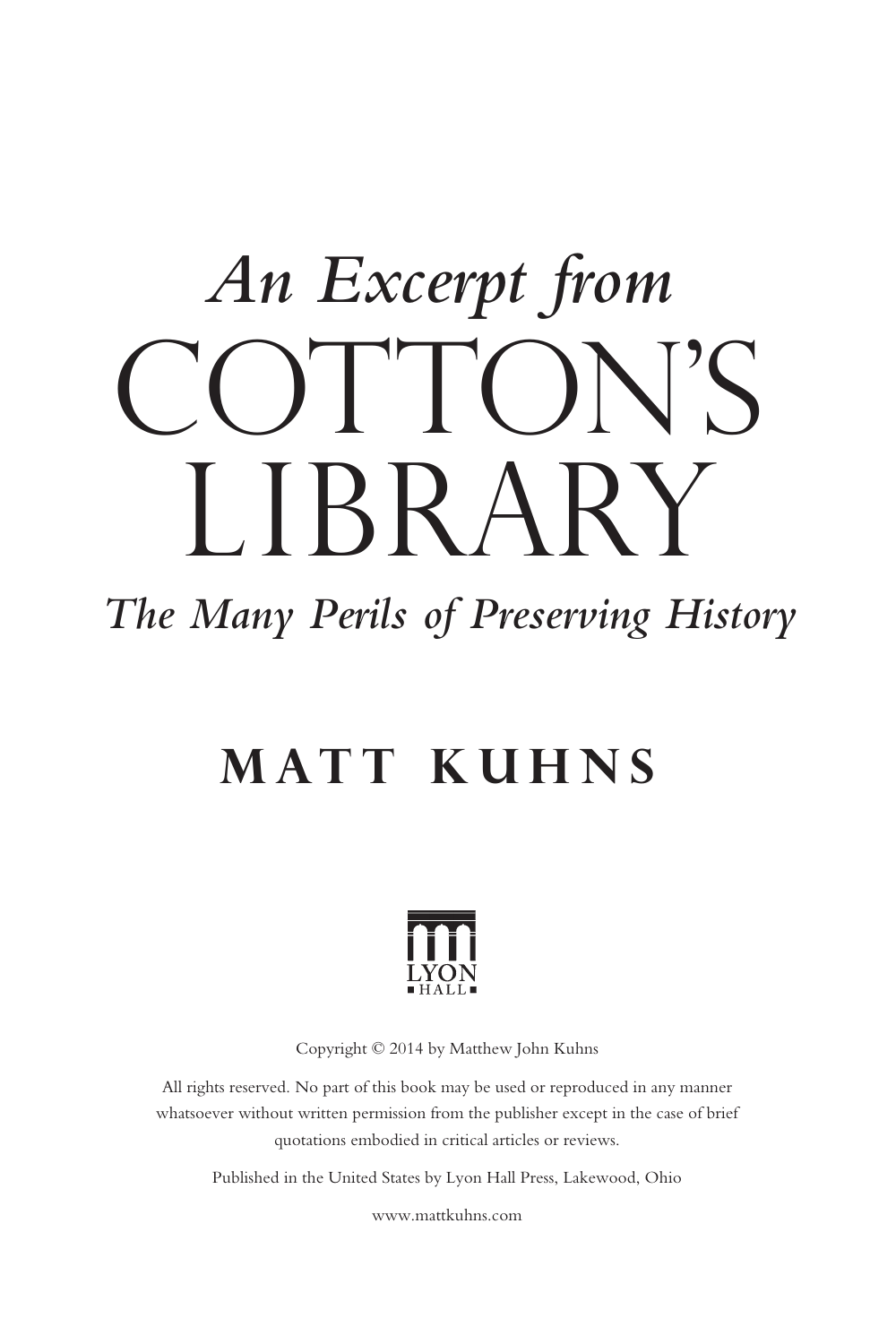## *Introduction*

**EXAM** 

IN 1684 SIR JOHN COTTON faced a dilemma. After decades of fruitless searching, he had, at last, found the illuminated Book of Genesis lost from his late grandfather's library more than 50 N 1684 SIR JOHN COTTON faced a dilemma. After decades of fruitless searching, he had, at last, found the illuminated Book years before. The prospect of finally returning this jewel to the family's renowned collection must have seemed a minor miracle, well worth all the effort, but for one small problem. The holder demanded  $\angle$  40 for its return.

Significant as  $\angle$  40 was in the 17th century, Sir John could afford it. But should he submit to the indignity of purchasing back what was indisputably his family's own property, and indeed still bore the Cotton arms on its binding? Having acquired the book through some unknown chain of intermediaries, a Lady Stafford now insisted that it had never been the Cottons' book at all but merely loaned to Sir John's father at one point, who then had it rebound. The claim was patently false, and Sir John knew it, but proving such in court would be an expensive gamble. He was prepared to negotiate, instead. He had offered Stafford as much as  $\angle$  30 already. But she refused even this small concession to his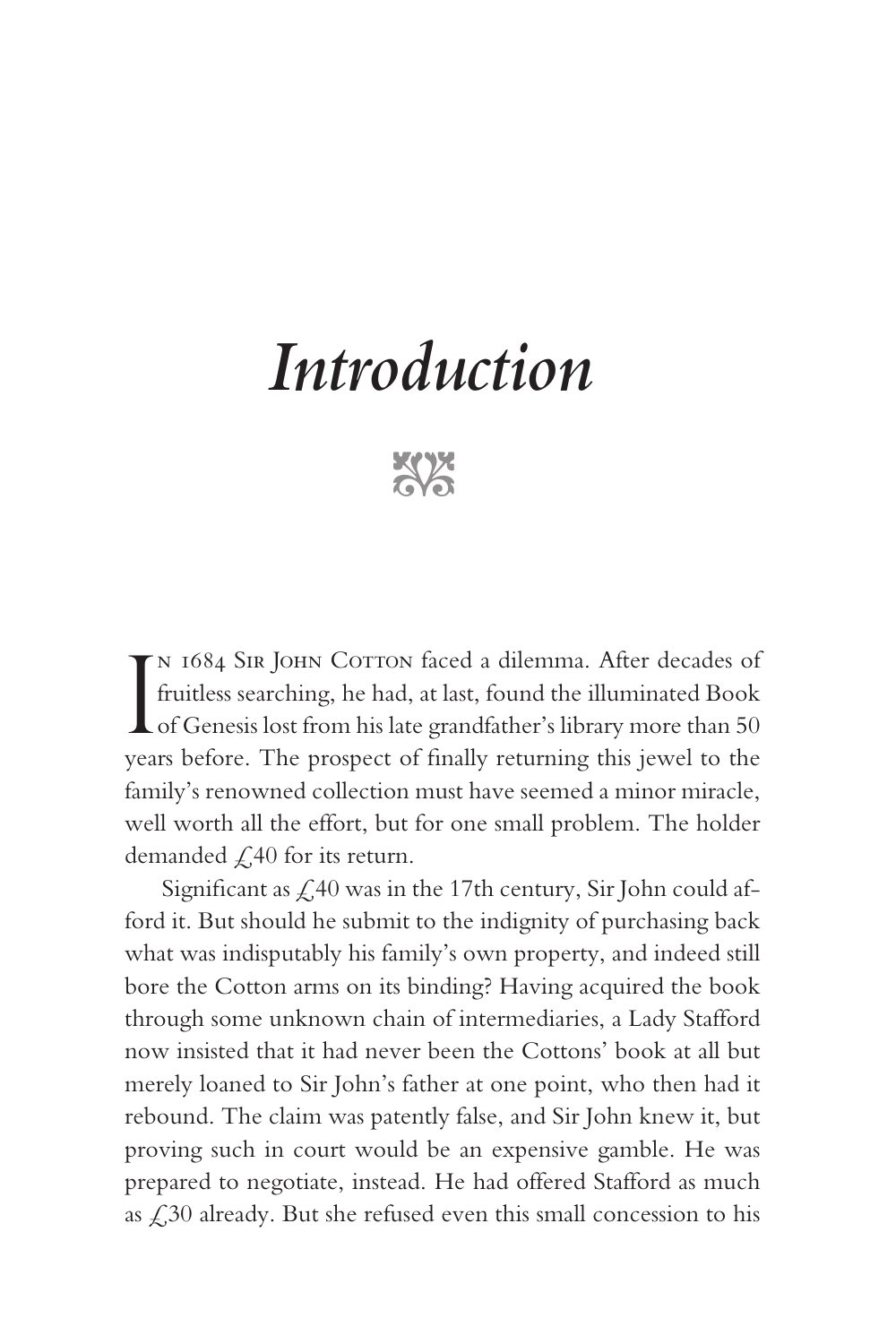self-respect. He could pay the full ransom, try his luck with a lawsuit, or do without.

Eventually Sir John did recover his book, now recalled as the Cotton Genesis, closing one chapter in a story combining a valuable historic document with aristocracy, generosity, injustice, mischance and more than a touch of absurdity. In that sense the full story of the Cotton Genesis, famed for illuminated miniatures, is itself something of a history in miniature of the whole Cotton library. Like many items in that library the Genesis had passed through a rich history of its own before the library's founder, Sir Robert Cotton, ever set eyes upon it. "One of the earliest Christian books in existence," per Cotton biographer Hope Mirrlees, this Greek manuscript of the Genesis story was already 1,000 years old when visiting bishops presented it to King Henry VIII. Its illustrations may have provided the inspiration for mosaics in St. Mark's Cathedral, in Venice. In England, Henry's daughter and eventual heir Elizabeth rediscovered the book in royal archives, bestowing it on Sir John Fortescue, who had tutored her in Greek. Fortescue, in Mirrlees's words, then "mindful of posterity, added it to the riches of the Cottonian treasure-house."

The best-known portrait of Sir Robert depicts just one book to represent all the wealth of that treasure-house. The choice of the Genesis is some indication of its great importance to him. Despite which, he loaned it out readily, with the same generosity he applied to any and every item in his private library. In 1617, Cotton sent the Genesis back across the Channel to the French scholar Nicolas Claude Fabri de Peiresc, patiently waiting five years for its return without a word of due dates or fines. Cotton was just as liberal with his own country's men of letters, not least Thomas Howard, 14th Earl of Arundel and patron of Cotton's later career. The Cotton Genesis was one of a number of valuable items loaned to Arundel and then lost, in many cases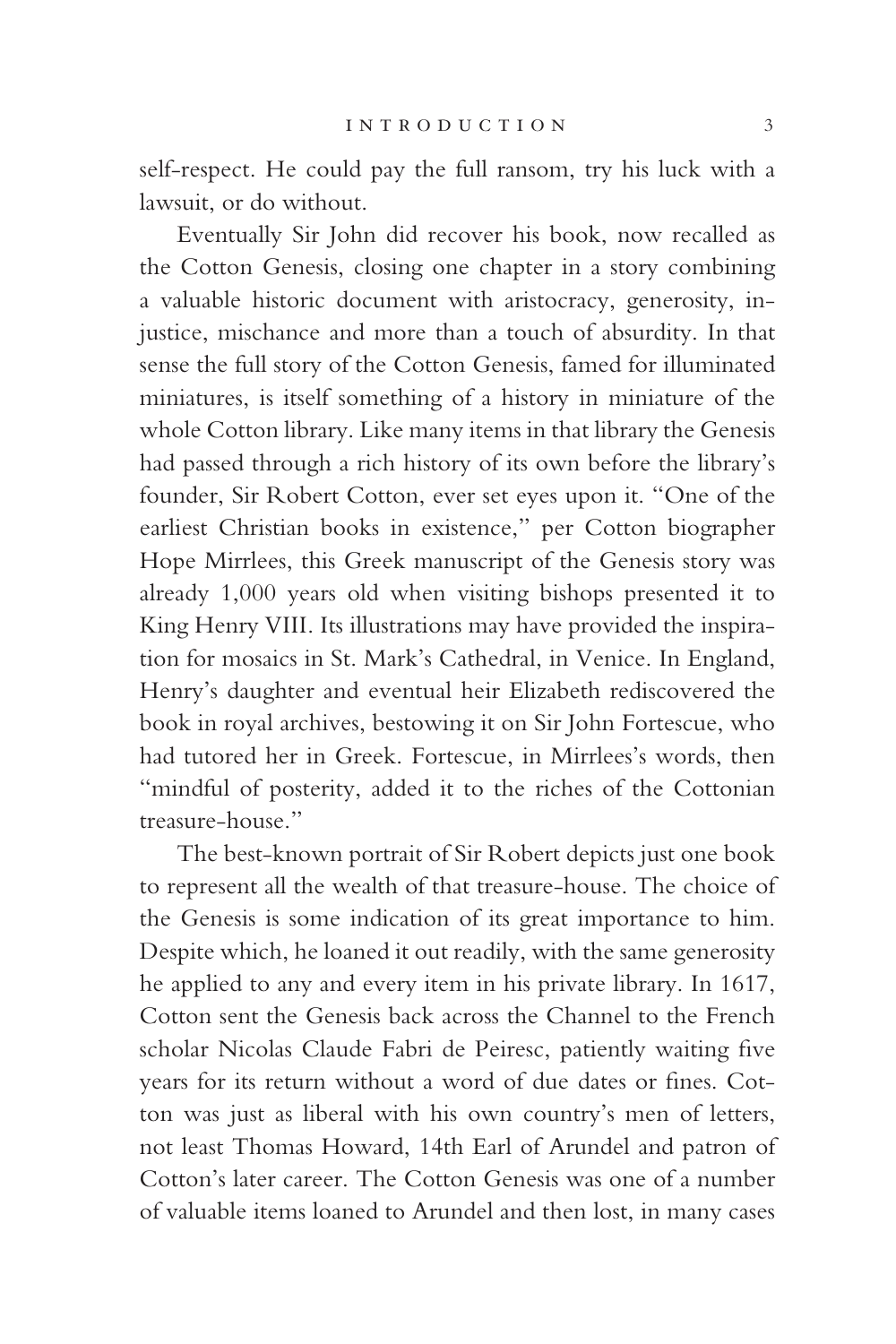permanently, in the troubled years between Cotton's death in 1631 and Arundel's in 1646.

Sir Robert's son and grandson made loyal efforts to preserve what remained of the library through the years of England's Civil War and subsequent upheaval, and to restore some of the losses afterward. No doubt they related a particular interest in the lost Genesis to their unofficial librarian, the antiquary William Dugdale; his preserved letters record his efforts to relay that interest to correspondents throughout Europe for nearly 30 years. In 1656 a fellow librarian, who had served the Countess of Arundel, responded to an inquiry from Dugdale that he had not seen the Genesis among the cart loads of antiquities "convaighed away out of England" by the late countess. Another letter indicates that Dugdale nonetheless pestered the man for information about the book at least once more.

Such persistence finally paid off, though locating the Genesis with Lady Stafford was only the beginning of another campaign. After attempting to negotiate on the Cottons' behalf, a Gilbert Crouch wrote to Dugdale that Sir John's offer of  $\angle$  30 remained unacceptable to Stafford. She would have  $\mathcal{L}$ , 40, "and will not take one farthinge less... Therefore (if S<sup>r</sup> John have soe greate a minde to the booke) in my poore Judgm<sup>t</sup> he were better give this other tenn pounds, than runn the chardge and hazard of a suite."

In the end, the aging baronet simply capitulated to Lady Stafford's terms, and bought back his family's manuscript. Even then, the adventures of what the Cottons cataloged as "Otho B VI" were by no means complete. (Most Cotton manuscripts are assigned to one of 14 groups, named for Roman emperors or their contemporaries, for reasons examined later.) Over the following 300 years, the Genesis shared with its sibling volumes remarkably varied fortunes. Sir John's will bequeathed the library to the nation, in hope, perhaps, of preserving the library from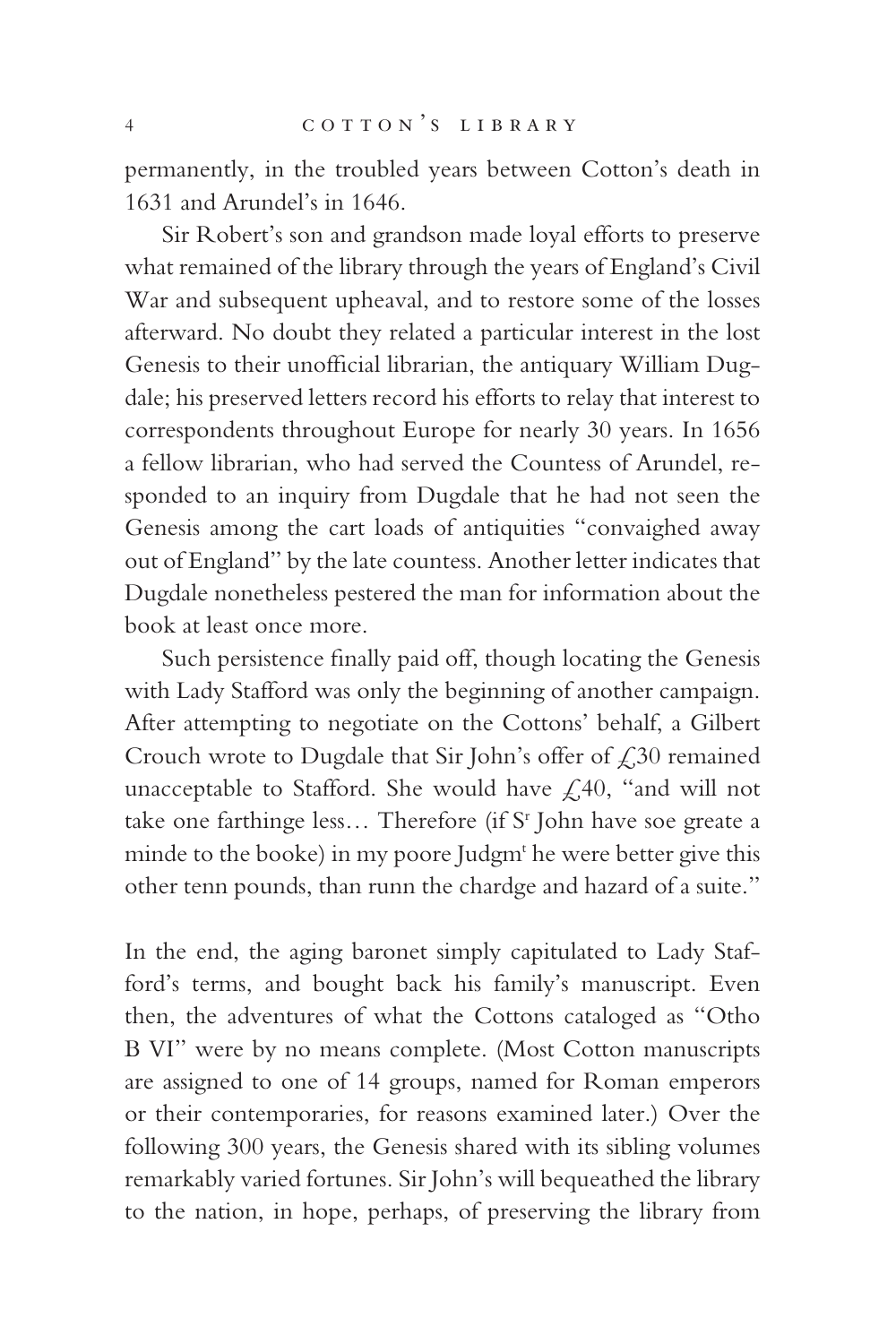a quarrel among heirs. The collection fell victim to quarreling nonetheless, with its de facto keeper at one point locked out of his own library—not for the first time in the collection's history. A parsimonious and neglectful British government then nearly accomplished what previous centuries of war and other perils had not, and in 1731 the library was preserved from incineration by a scandalously thin margin. For many individual volumes that margin was too thin, and the Cotton Genesis was reduced to smoldering fragments scarcely 40 years after Sir John had swallowed his pride to recover it.

Neglect and fire still did not write finish to the history of the Cotton Genesis or to that of the Cotton library. Eventually arriving, in both cases somewhat the worse for wear, at the British Museum, they became founding pieces of a new national collection. Occasional accidents continued for many years; astonishingly, the Genesis fragments went through an entire second cycle of loss, rediscovery and repurchase. But with time the British Museum repaired both its own mistakes, and many made by those who preceded it. Since the mid-19th century, Cotton's collection has enjoyed the attention long overdue to a national treasure. Generations of conservators have gradually restored much that was written off as a loss, including even pieces of the Genesis. Curators have abetted and encouraged public appreciation for the library's contents through exhibitions and publication, including a growing online replica. The permanent Treasures of the British Library exhibit in its St. Pancras home includes a lengthy list of Cotton collection highlights, among them the Lindisfarne Gospels, the unique manuscript of *Beowulf* and one of four surviving copies of Magna Carta.

If the Cotton library is enjoying a second golden age, however, much of its modern brilliance is still a reflection of its first golden age in Sir Robert Cotton's time. Bringing together great prizes of antiquity, Cotton made them—and himself—central to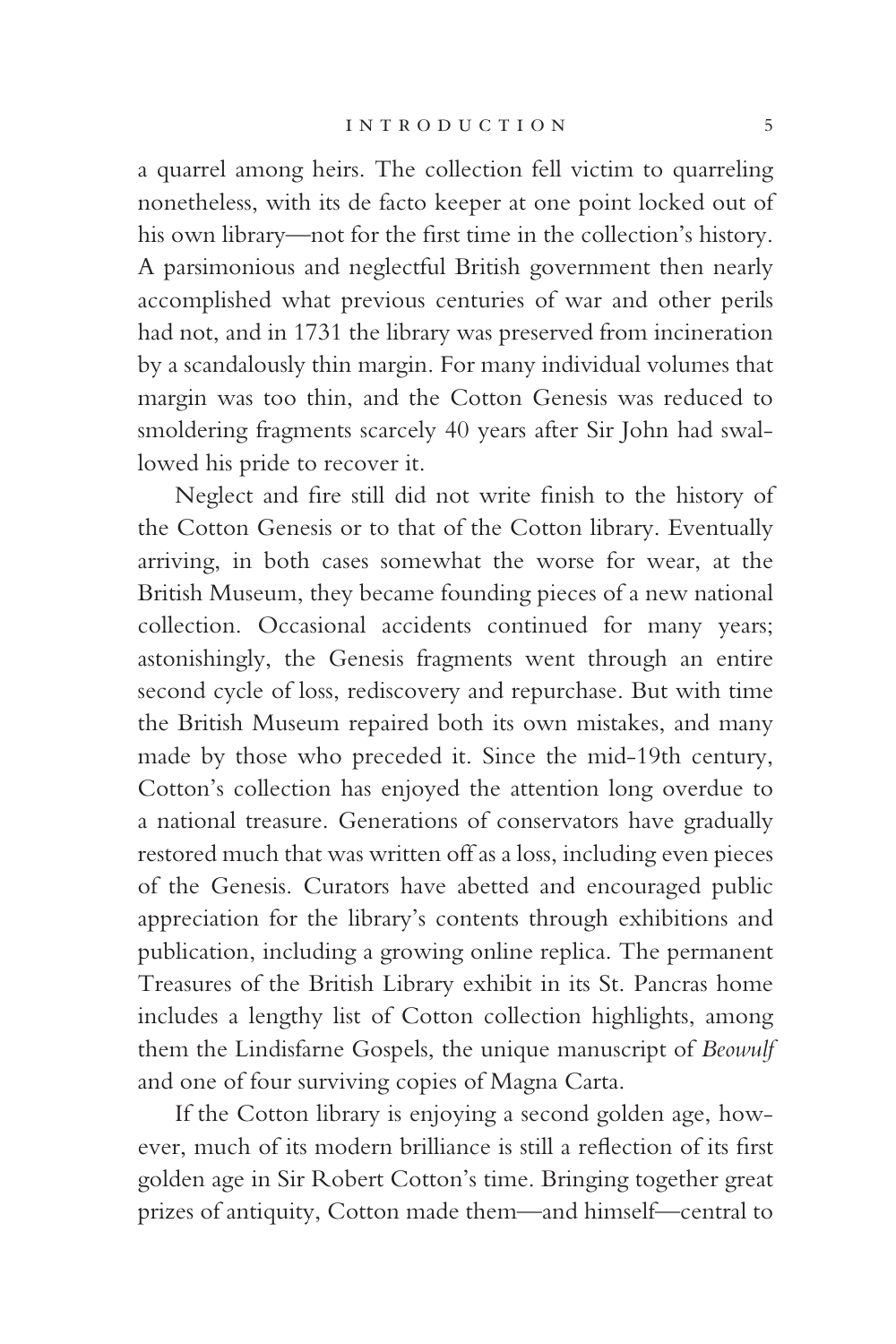the intellectual life of his era. Though he rarely played a leading part, personally, Cotton and his library were closely connected to nearly all who did in early 17th-century England's scholarship, arts and government. Cotton advised the day's foremost politicians, and even the crown; he contributed to and edited the works of a modest revolution in historical scholarship; he gathered up the endangered records of his country's past and present with one hand, and supplied them to nearly every memorable individual and enterprise within reach of early Stuart London with the other.

That very closeness of Cotton and his library, to the most powerful persons of a fractious era, eventually imperiled both. The collection's subsequent, remarkable survival is worth studying for many reasons. The individual documents preserved by (and in some cases in spite of) Sir Robert's successors include many of the foundation stones of British history and Anglophone literature as we know them today. Those documents' survival *as* a largely whole collection provides an invaluable context for better appreciating them. Last, but by no means least, the details of that survival through four centuries of tragic, bizarre and notinfrequently comic hazards constitute the makings of a remarkable tale.

*Cotton's Library* is my attempt to tell that tale. In doing so, I owe much to a vast and growing bibliography of scholarly works about the library, as well as a surprising number of books for more popular audiences. This latter category is the origin of my own interest. In reading about the history of one or another of the collection's more prominent works, some time ago, I gradually realized that parts of the story were curiously familiar. Indeed I had read of the same events multiple times, over a number of years, as without even realizing it I had acquired four or more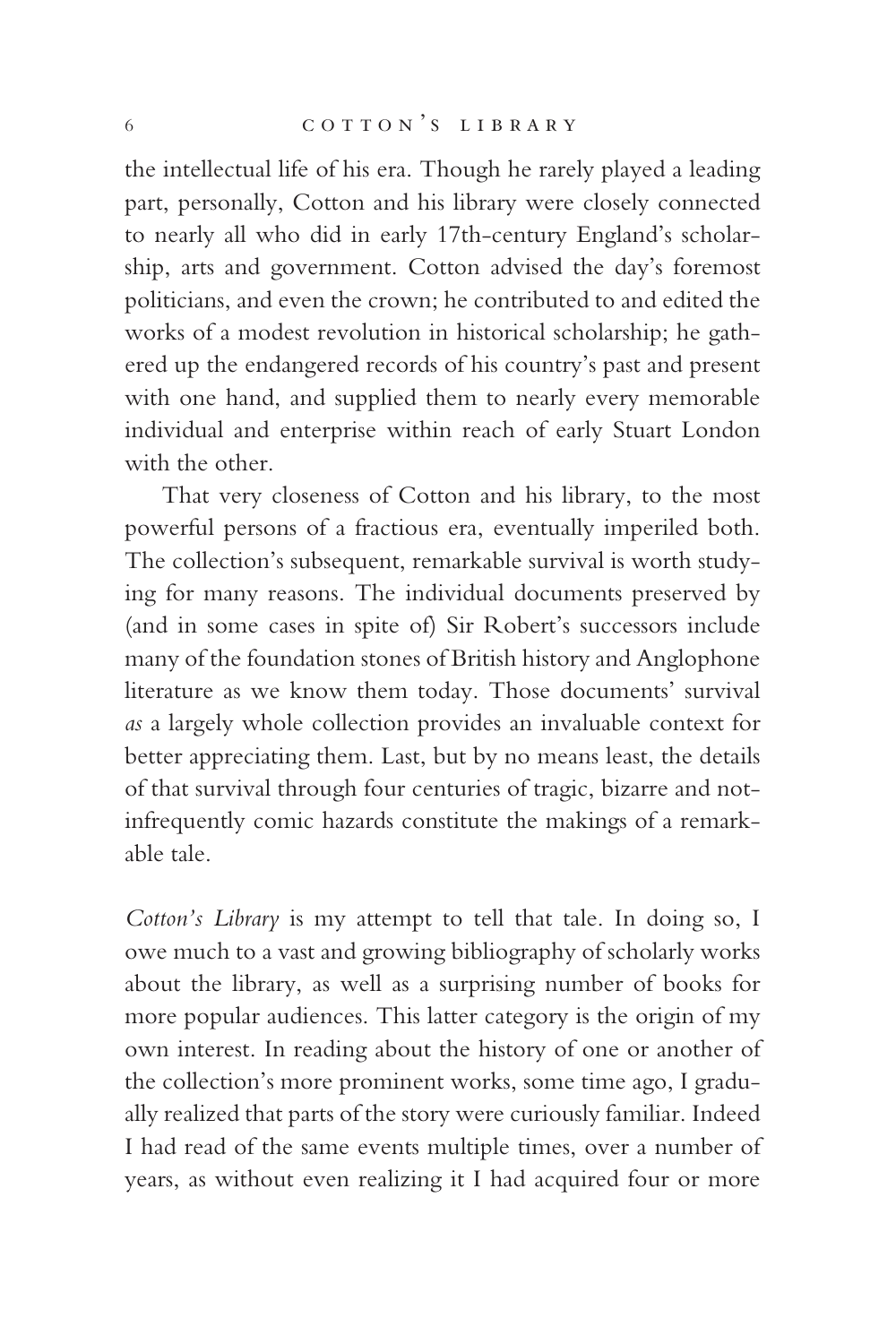

**Sir Robert Cotton with the Cotton Genesis** *After an engraving by George Vertue*

books that owed and acknowledged a significant debt of their own to items preserved by Sir Robert Cotton. The curiosity thus aroused led into one of the most remarkable rabbit holes in the realm of bibliography; one could spend a lifetime exploring its innumerable trails and at least a few people have done so. My own attempt to map its larger structure would not be possible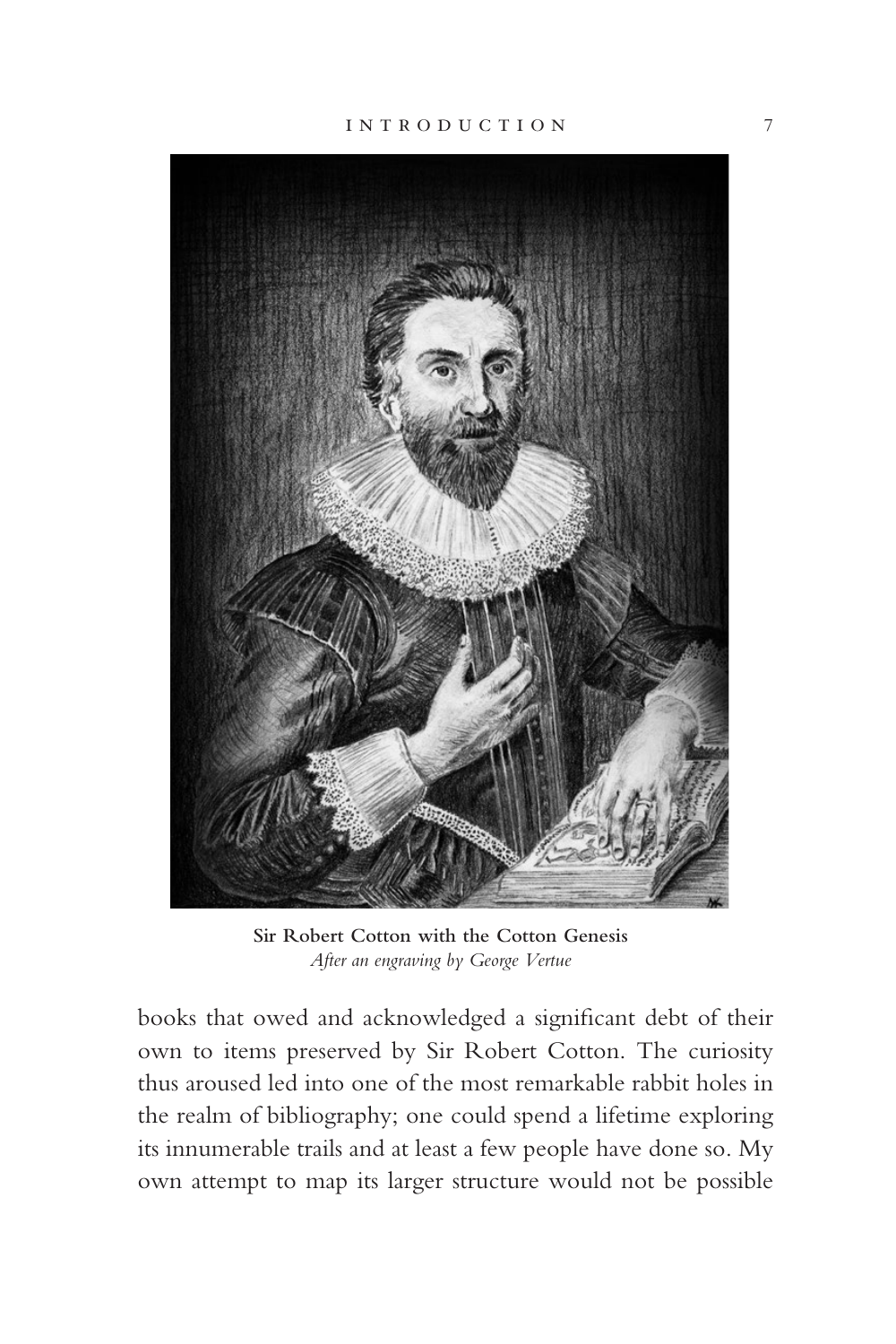without their work, duly acknowledged herein.

Nonetheless, until now, no one in its four-century history has prepared a single, complete narrative of the Cotton library. Such a want is almost a theme through the library's story. Generations of researchers have bemoaned the shortcomings of a series of imperfect catalogs, and though Cotton and his library are the subject of a handful of books more than one scholar has expressed astonishment at the continued absence of a comprehensive, scholarly biography. These challenges I, too, shall leave for abler researchers; I make no claim to have assembled a complete encyclopedia of the library (much as I would, very likely, readily devour such a volume at this point). But I believe that the *story* of the library, of its adventures and of the larger patterns among them, is more than ready to be told. The pieces are there, and have only wanted someone to come put them together.

Which situation also has its thematic resonance in the library's history, and offers the perfect place to begin.

A brief further note about the text, first: as nearly all of the sources for Cotton and his library are British in origin, a majority of the quotes herein employ British spelling. It could therefore be preferable to apply the Queen's English throughout, and add "ue" to every instance of the word catalog, e.g., quoted or otherwise. Unfortunately for the purposes of uniformity, all of my own habits and reference materials alike employ American spellings, and quotes from the library's first hundred years or so frequently include archaic and improvisational English (which I have retained per convention), ensuring something of a carnivalesque text no matter what my approach. My apologies to any readers disconcerted by the result; two people separated by a common language, and all.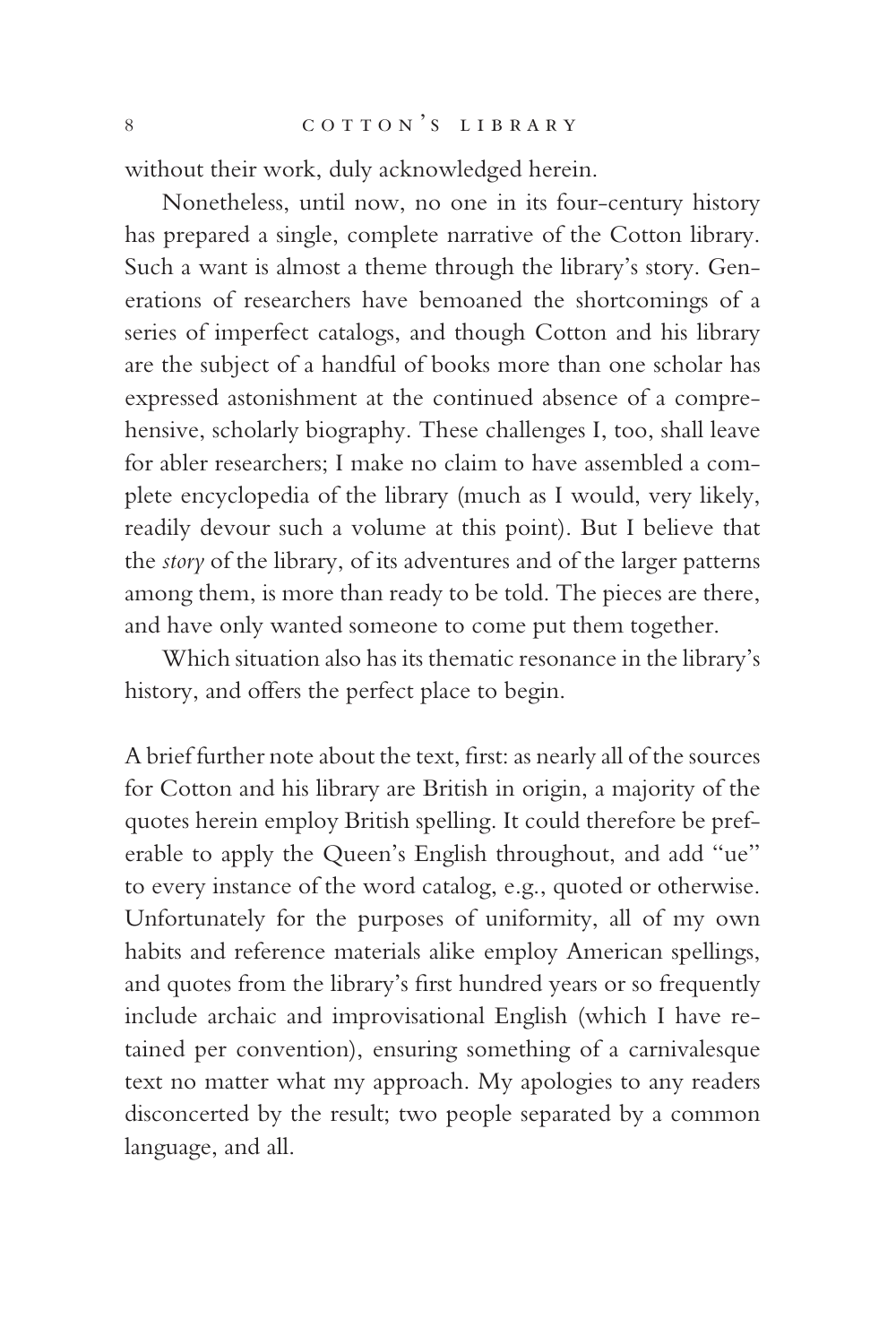### PART ONE **FOUNDATION**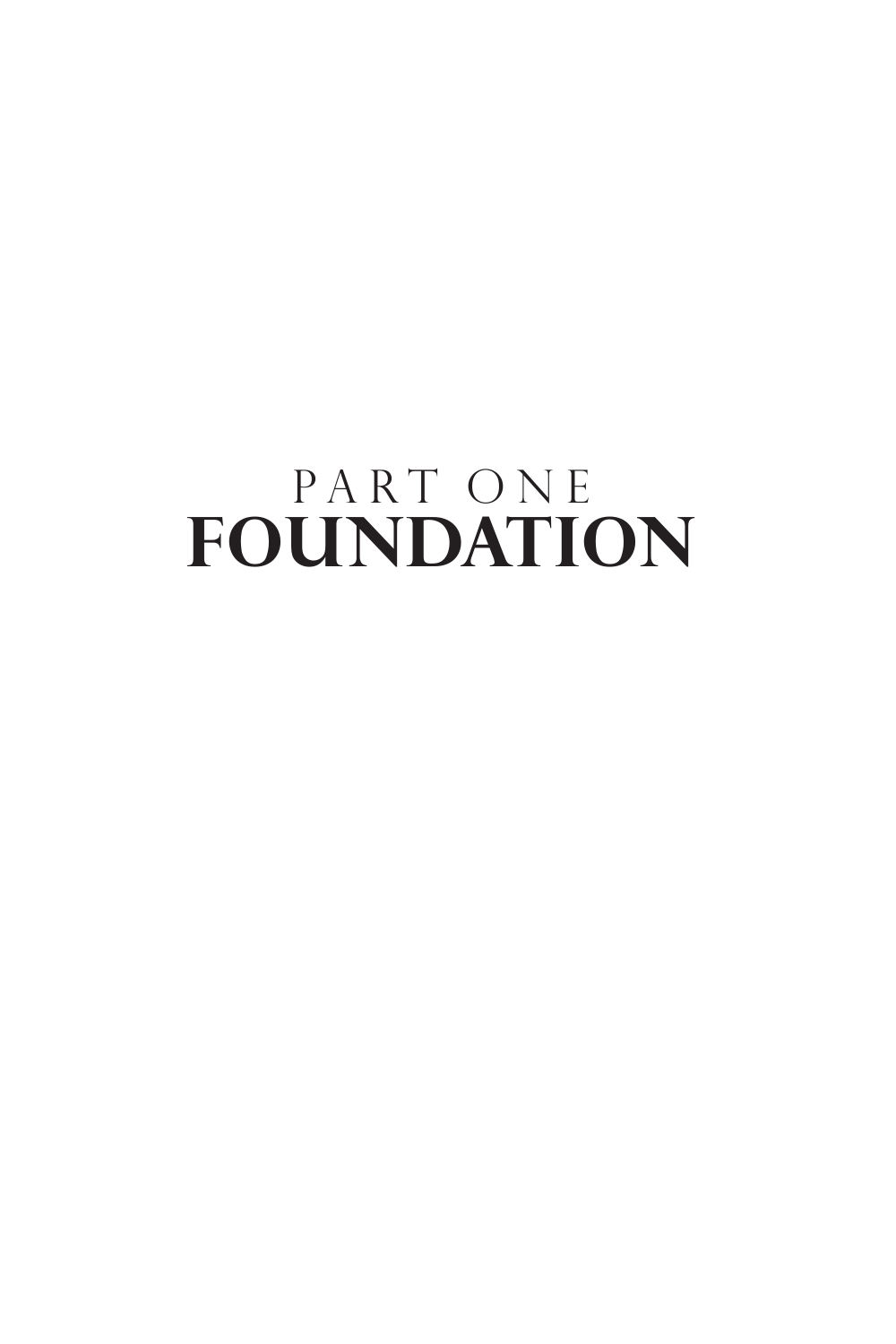#### CHAPTER 1 *Dissolution and Recovery*

xxx

F THE CENTURIES-SPANNING STORY of the Cotton library has any one, genuine beginning, it is the Dissolution of the Eng-<br>lish monasteries. Thirty-five years before Robert Cotton's<br>birth, King Henry VIII set into motion a tra f the centuries-spanning story of the Cotton library has any one, genuine beginning, it is the Dissolution of the English monasteries. Thirty-five years before Robert Cotton's lish society with great consequences for the future collector and his collection. In both cases, the results were largely unintended accidents. But then, much the same description might be applied to the entire endeavor.

The Dissolution, from the perspective of more than 450 years' subsequent evaluation and reevaluation, appears curiously to foreshadow Sir John Seeley's remark about Britain's later acquisition of empire in a fit of absentmindedness. A close scrutiny of *The Dissolution of the Monasteries* by Joyce Young suggests that it made substantive contributions to neither religious reformation, nor crown revenues, and for that matter never even "in so many words, dissolved" England's religious houses directly. By itself it merely completed a decline of monastic communities that modern scholars can trace as far back as the 1300s.

At the Dissolution's outset, that decline may only have been dimly evident. Very quickly, though, cautious initial encroach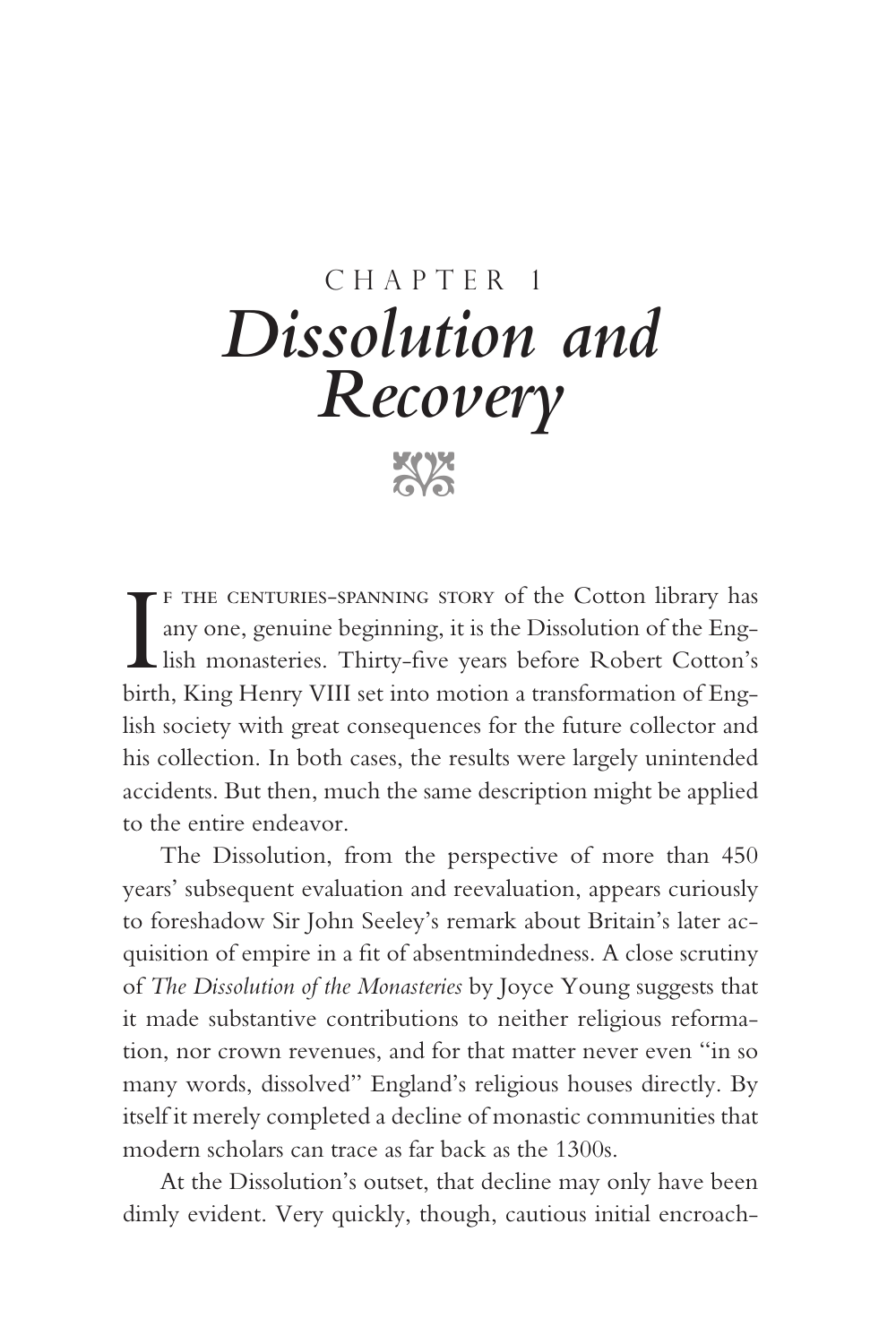ments revealed a tree ready to fall with the slightest push. Material gain was central to Henry's supplying that push even if the results for his exchequer proved impermanent. In addition to their prime land holdings, English monasteries of the late 1530s held considerable treasure as a legacy of past prosperity. Instructions to commissioners inventorying dissolved houses' property emphasized land, plate, and precious ornaments. More mundane commodities were by no means ignored; the eventual haul of lead bells and roof tiles was so great as to inspire rumors, not entirely fanciful, that obtaining monasteries' lead for armaments was Henry's true object. Commission lists also record nearly everything else that might be picked up or pried up, including "corn, cattle, bedding, napery, vessels, kitchen stuff, buttery, pantry and other implements and utensils of household… tables, forms, standards, brewing vessels…" Curiously from a modern perspective, the one, consistent omission is books.

When the Middle Ages' monasteries are recalled today, likely as not it is for their legacy of manuscripts. Beautiful decorative illumination, volumes of Latin text preserving classical learning through the medieval darkness, all carefully produced by robed brothers toiling in the scriptorium; these are the real treasures. For Henry VIII's commissioners, by contrast, all this was little more than scrap. The only documents demanded by their formal instructions—hardly lacking in detail—were property records and deeds. In theory, other papers or parchments might have been encompassed by general injunctions to secure all of a house's "movables." In practice, whole shelves of manuscripts ended up as waste paper, often literally.

The preface to John Bale's *The Laboryouse Journey* records the results that he witnessed, firsthand: "A great nombre of them whych purchased those superstycyous mansyons, reserued of those lybrarye bokes, some to serue theyr iakes, some to scoure theyr candlestyckes, and some to robbe their bootes. Some they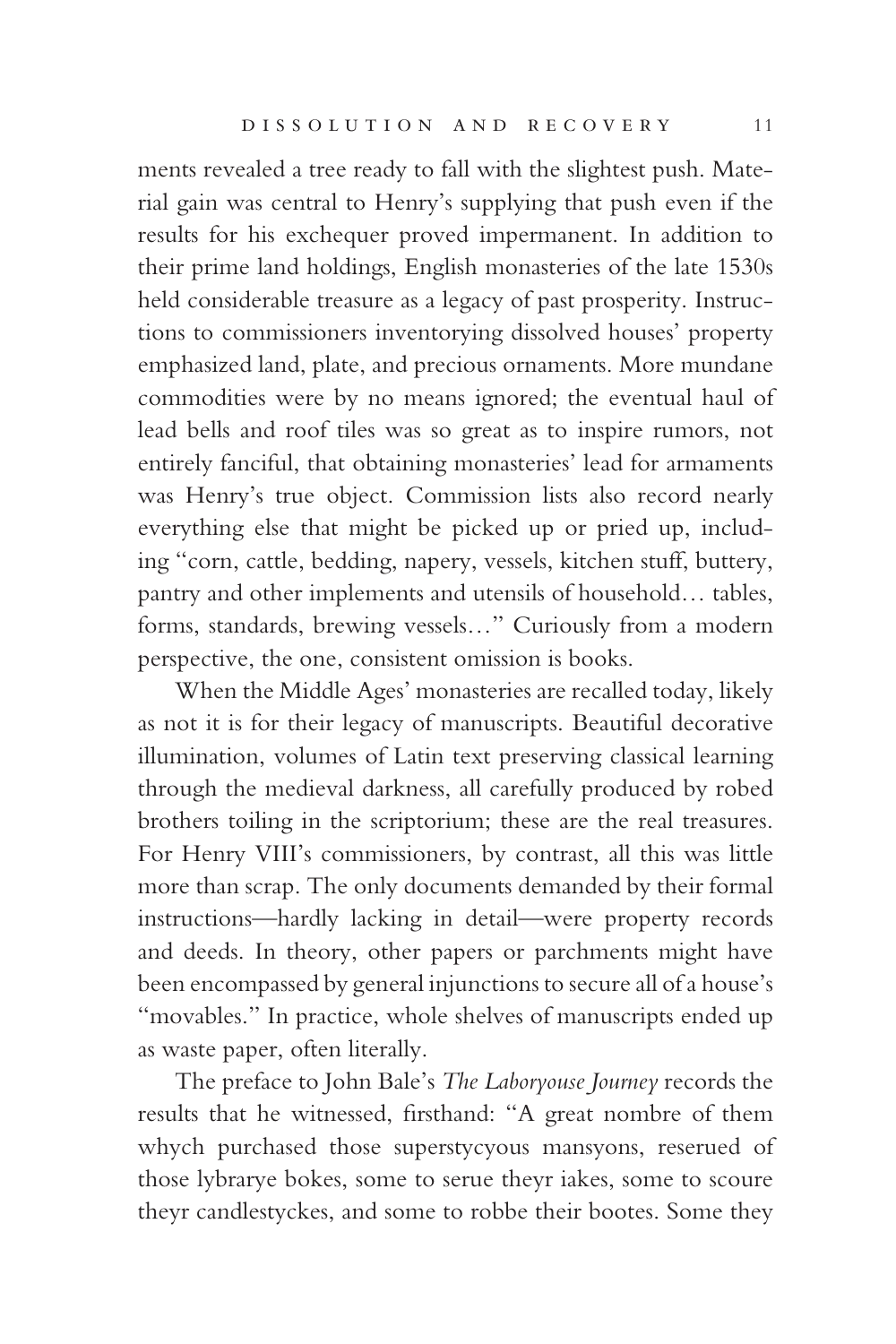solde to the grosers and sope sellers, & some they sent ouersee to the bokebynders, not in small nombre, but at tymes whole shyppes full…" The "jakes," it's worth emphasizing, was Tudor slang for the toilet.

Bale was one of a small group, including John Leland and Laurence Nowell, who led the way in trying to save England's history. They worked to preserve as much as possible from incidental annihilation, as well as from the intentional purge that followed it. Under Henry's son Edward—whose conception had motivated so much of the Henrician reform program in the first place what had been driven more by convenience than conviction changed in tenor dramatically. The government of Edward VI pursued Reformation with genuinely religious fervor, and books were no longer overlooked bystanders. The Act against Superstitious Books and Images of 1550 demanded forbidden volumes be surrendered to crown officials, and "openly burnt or otherways defaced and destroyed." Primarily secular collections were no guarantee of safety, either, and England's university libraries suffered enormously during Edward's brief reign.

That more of the English language's heritage was not lost owes as much to the last Tudor king's early death from illness, at age 15, as it does to preservationists' quiet disobedience. Under more accommodating governments, however, England's bibliophiles could act more boldly. Catholic Mary Tudor is often remembered for burning people, but she suspended her halfbrother's aggressive policy of burning books, and their half-sister Elizabeth made no effort to revive it. To the contrary, under Queen Elizabeth the salvage of England's libraries became an object of the court, both formally and informally.

Court astrologer John Dee personally assembled an enormous collection of books, eventually numbering perhaps 3,000 volumes. Elizabeth's close advisor William Cecil, and her chosen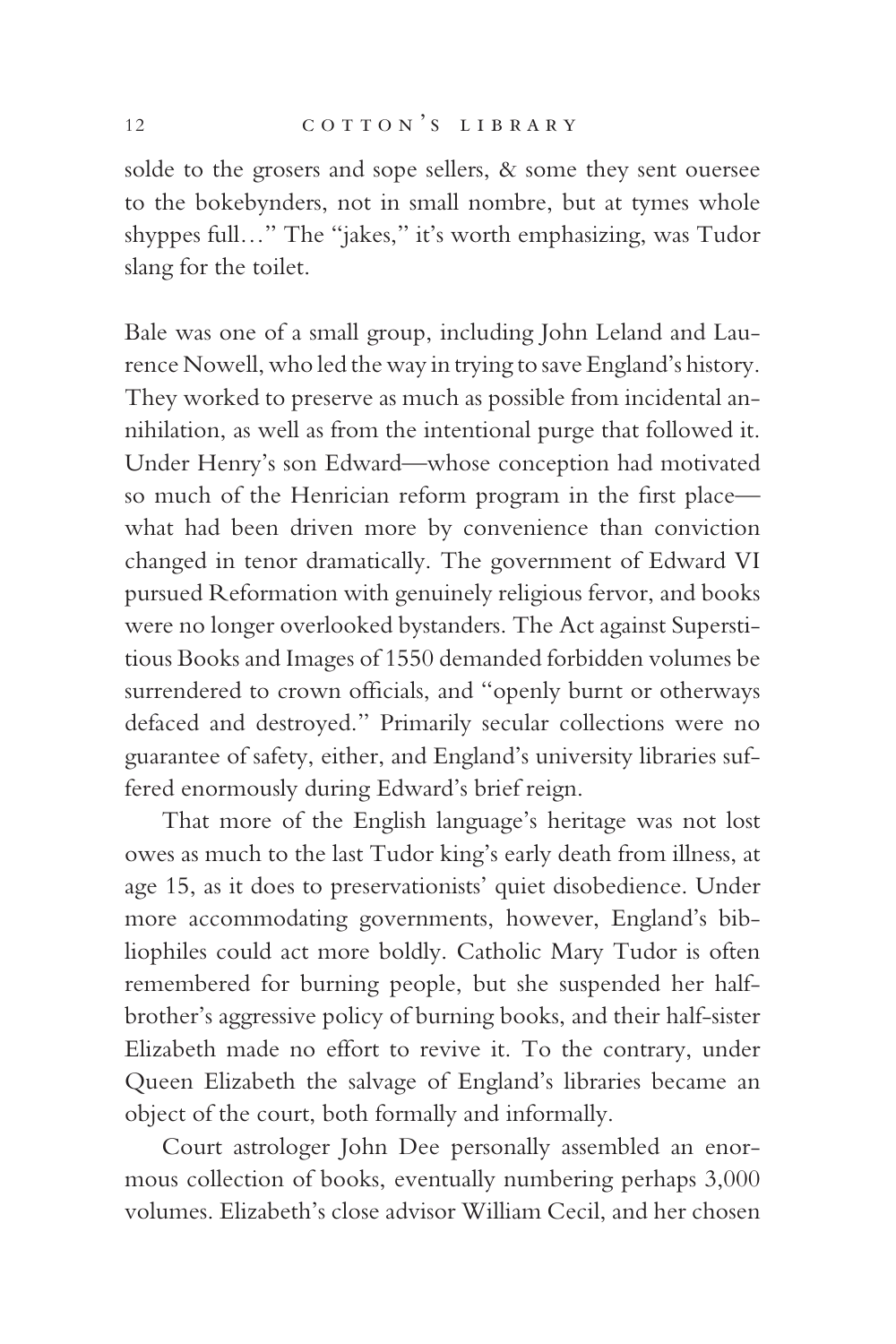Archbishop of Canterbury Matthew Parker, shared with Dee an interest in piecing back together the nation's history as well as a sense of urgency in doing so. Dee and Parker both wrote to Cecil of their concern for the vast number of books and manuscripts still in peril, as a result of the upheavals decades before; Cecil supplied patronage to historians, in addition to collecting, himself. In a 1568 letter that C.E. Wright credits to "the guidance of Cecil and Parker," Elizabeth proclaimed a royal interest in recovering dispersed monastic libraries.

By the 1570s, then, the bewildering variety of Tudor policy had given birth to both a crisis in English historiography, and a subsequent enthusiastic campaign to address it. When the future collector and antiquary Robert Cotton entered the world three years after Queen Elizabeth's proclamation calling for preservation of ancient records, he was indeed, in the words of Justin Pollard, "born at exactly the right time."

Robert Cotton was born, on January 22, 1571, into favorable circumstances in more ways than one. The Cottons were not at the pinnacle of English society—Hope Mirrlees suggests ancestry including a moneylender, a Barbary merchant and even a pirate—but they had done very well out of the land bargains resulting from the Dissolution. Cotton's family also enjoyed a measure of older, inherited wealth through Mary de Wesenham, along with a claim to descent from the Scottish hero Robert the Bruce. The Cottons possessed an estate at Conington, in Huntingdonshire, approximately 70 miles due north of London. Conington was not necessarily the seat of a great lord, less still the nearby Denton home where Cotton was born; descriptions of the surrounding fen country at that time include terms such as "odd," "melancholy," "unhealthy" and, above all, "wet." But even a family seat in the fens offered benefits to the future path of Robert Cotton, beyond just the cash rents of his eventual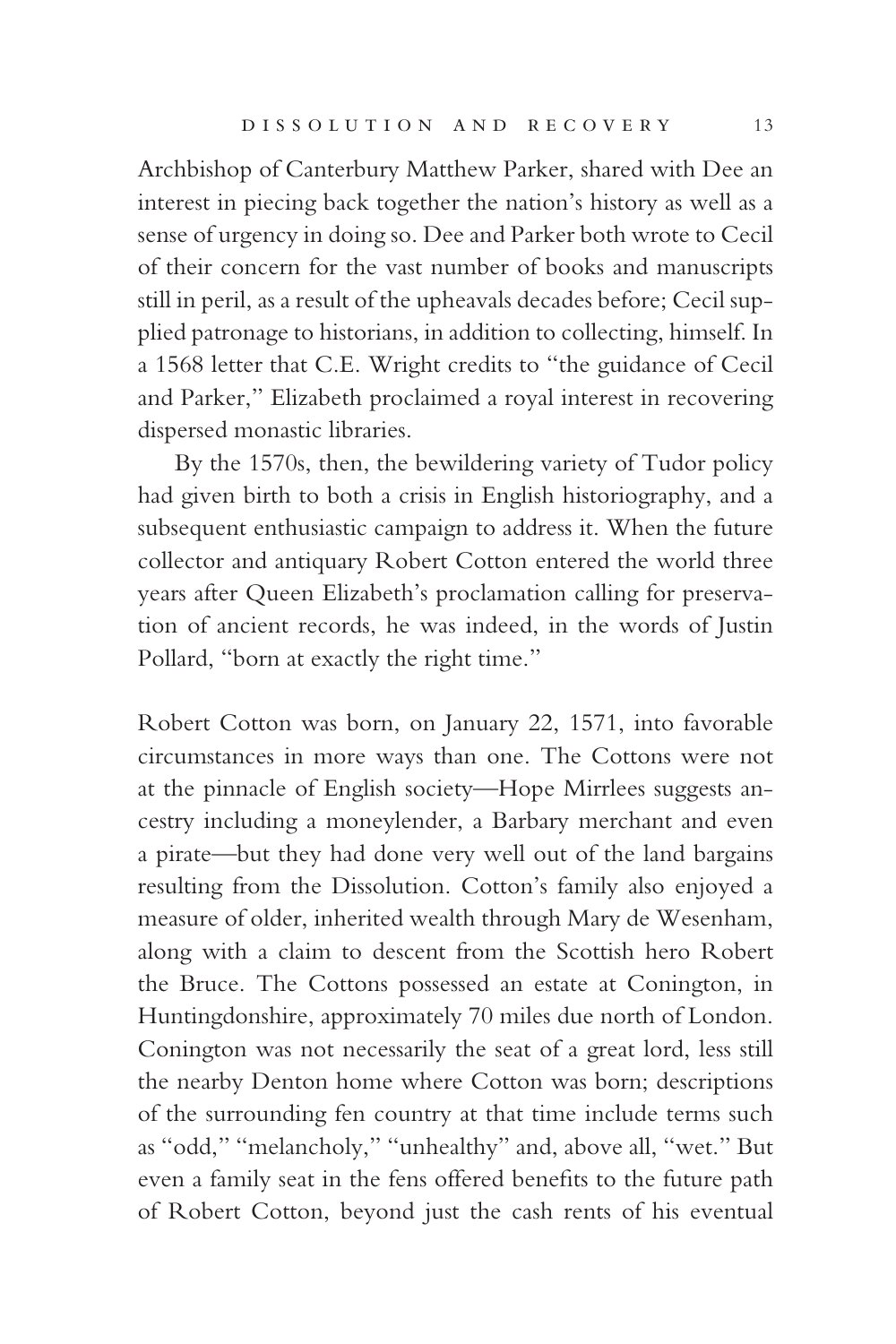inheritance. The country had once been rich with great religious houses, such as Sawtry Abbey. Some of Sawtry's land had since enriched the Cottons, but remnants of the manuscripts loosed from the abbeys made Huntingdonshire a promising home for a collector, as well.

For Robert Cotton, it was in the long run a second home, all the same. From childhood onward, his true home was London. His family's prosperity financed an enviable education including Jesus College, at Cambridge, and later study at Middle Temple, one of London's Inns of Court. Cotton's most important years as a student, however, were those spent at London's Westminster School. There he fell under the sway of William Camden, and of documentary history.

Camden was both heir to the early antiquaries like Bale, Leland and Nowell, and the first major English proponent of a new evidence-based secular history emerging across the Channel. In Camden's day, English history was still as much mythology as documented fact, even among such scholarly treatments as existed. Formal history curricula at the universities were largely concerned with classical antiquity; the prevailing narrative of England's own past was peopled by figures like Brutus the Trojan, King Arthur, and other misty heroes. Even after Camden, generations passed before popular myths gave way entirely to more skeptical inquiry, and in his own later writings Cotton mostly preferred working around the old legends to challenging them head-on.

The larger project of studying as well as salvaging England's historical record nonetheless found an important champion in Camden, and Camden was to find his greatest acolyte in young Robert Cotton. By his late teens, Cotton was well on his way to a lifetime passion for history and its records. Three items in his eventual library bear the date "1588" in Cotton's handwriting, including a 10th-century manuscript and a 15th-century copy of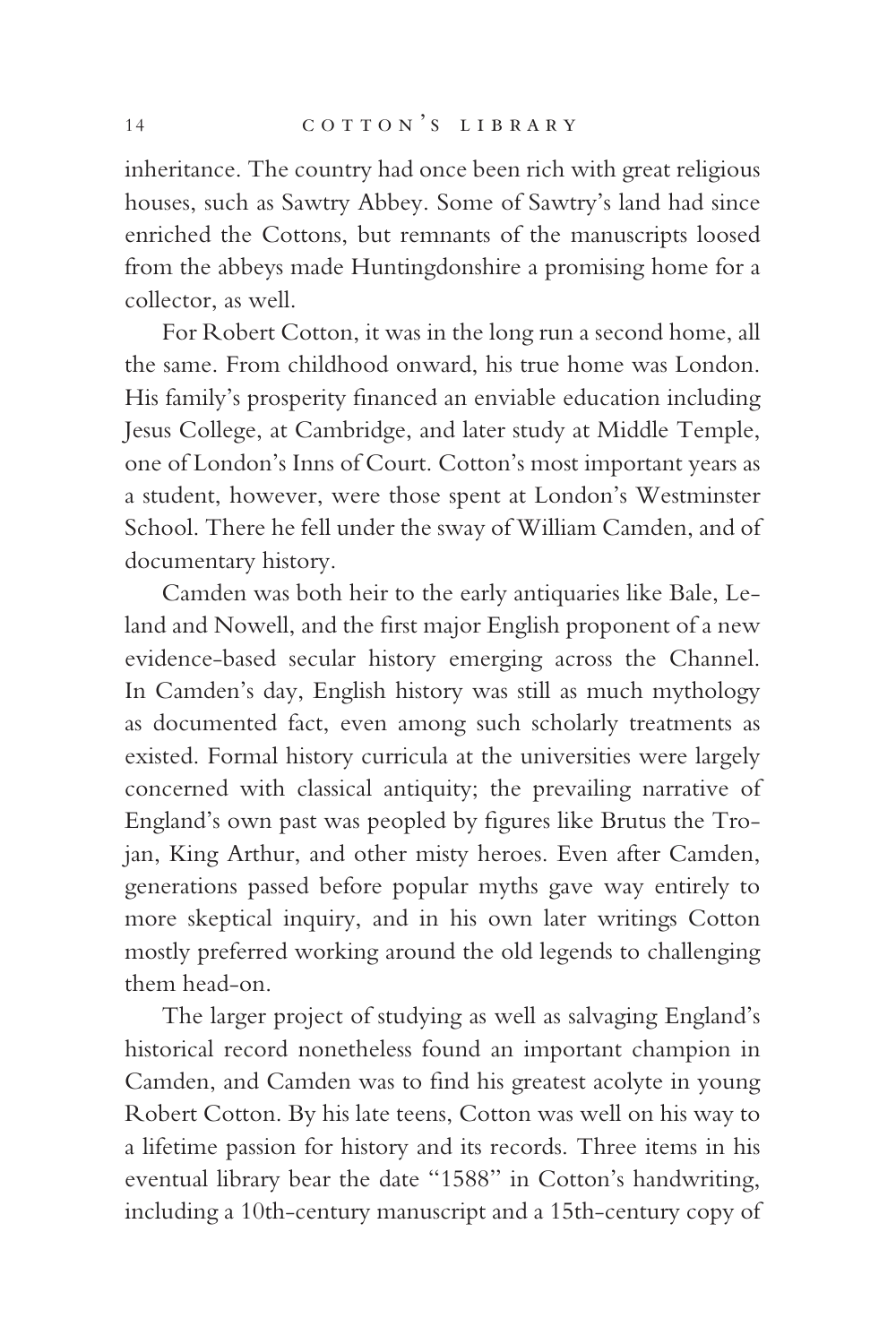the *Polychronicon*, a world history by Ranulf Higden. Around the same time, Cotton began assembling notes for a parish-by-parish history of Huntingdonshire, likely inspired by a vogue for county history projects among the previous generation of antiquaries. (His results were similar to theirs; Leland's project aborted after he lost his reason, while Cotton apparently never progressed beyond a list of the local parishes' names.) Given the tall ambitions of his adolescence, it's certainly plausible that Cotton was even partner with his old teacher in forming London's first Society of Antiquaries as early as the 1586 release of Camden's *Britannia*, for which the society may have been a kind of promotional book group that took on a life of its own.

By his late twenties, at all events, Cotton was not only an active participant in the Society of Antiquaries, but also setting out in Camden's company for a season of archeological field work. As an active search for artifacts of the nation's distant past, their 1599 expedition to northernmost England was little short of revolutionary. It was probably the greatest adventure of Cotton's life up to that point, as well. Mirrlees remarks that "I can think of no journey we could take to-day which would be its equivalent in danger and daring. The Border ballads were not only still being sung, but being lived, and if the Queen's writ ran north of the Humber, it certainly did not run smoothly, for it was not until 1603 that peace was brought to the Borders."

For Camden and Cotton the lure of discovery outweighed any local dangers. The land adjoining Hadrian's Wall offered a wealth of monuments and other artifacts compared with the south, where most Roman traces had been either concealed by development, or else quarried for it. The experience may not have been entirely agreeable, as Cotton never again ventured so far from home. But the products of his and Camden's six-month tour were quite enough to contribute to both men's projects for long after, anyway.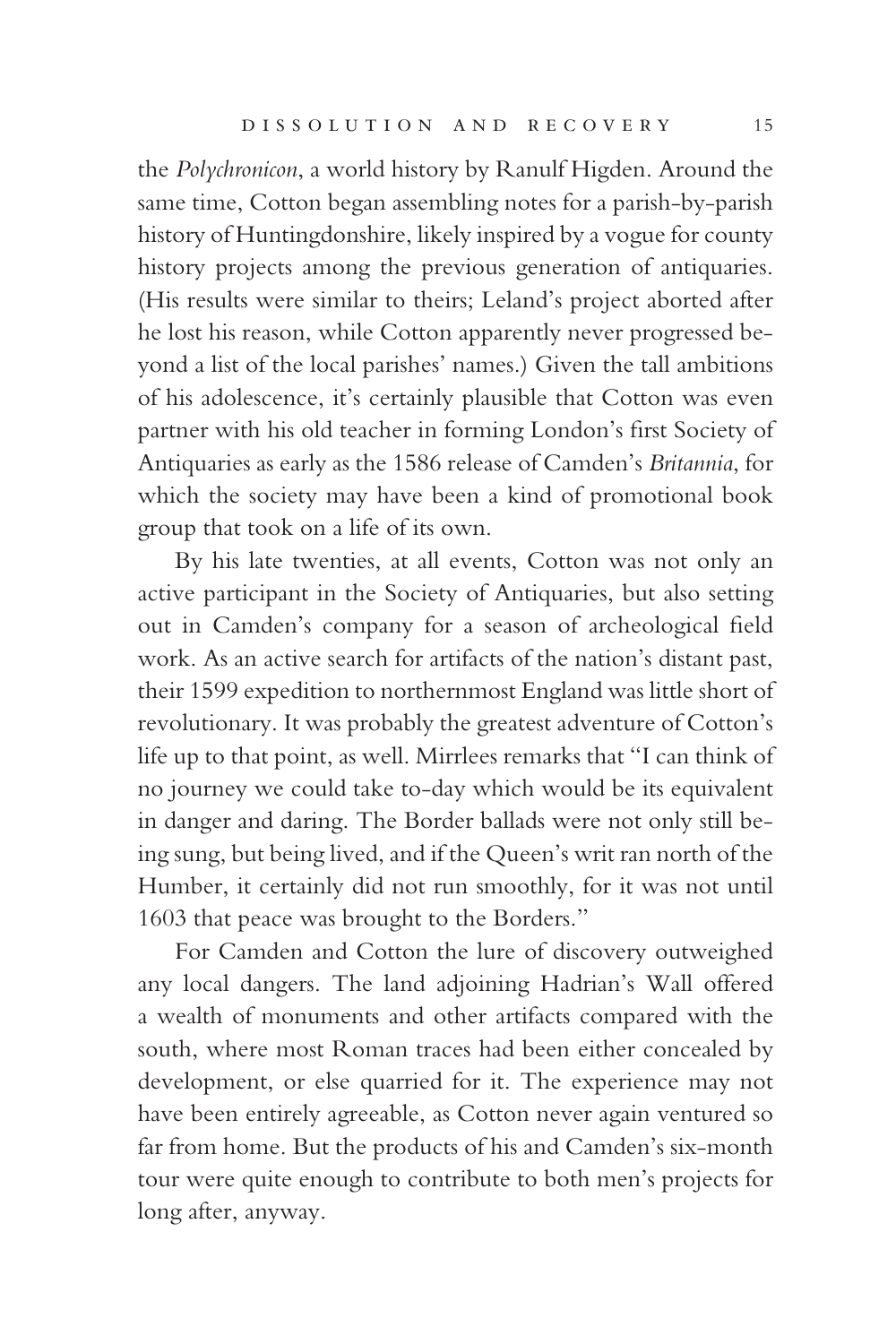The interest of his mentor Camden and other contemporaries in rediscovering Britain's history, in something of a companion effort to the era's voyages of exploration and colonization overseas, certainly motivated Cotton's creation of a great private library. It was not his only motivation. As with nearly any question about the man and his library, the answer is complex. His library's treasures eventually served political, ecclesiastical, social, legal and financial ends at one time or another, from which much may be inferred. Cotton himself, however, has left behind little account of his own thoughts on the matter.

The picture that emerges from the studies of Cotton's life is at once both remarkably full, and oddly incomplete. Incomplete in the sense that, for all of the detailed records about his activity that survive, a fully rounded sense of Cotton as a person seems elusive. He left an extensive paper trail as a librarian, propertyholder, academic and courtier. But the gaps include much of his correspondence and other personal papers, as well a collection of printed books that might have constituted a more personal library. Portraits and busts permit looking Cotton in the eyes, in a sense, yet they leave one guessing what was behind them. The effect is somewhat like the enigma that shadows his close contemporary, Shakespeare, and multiple students of Robert Cotton's history have expressed sentiments similar to those of Sidney Lee, that "It is impossible to describe very definitely Cotton's personal character."

What remains is nonetheless full in the sense that Cotton's activities seem so many, and diverse, that one might puzzle at where he possibly found enough time until reminded that he never needed a "real job" in his life. As a young man, he struggled with at least a relative want of cash, borrowing from moneylenders including one of his uncles. The death of Cotton's father in 1592 did not lead to immediate financial ease, either; as eldest son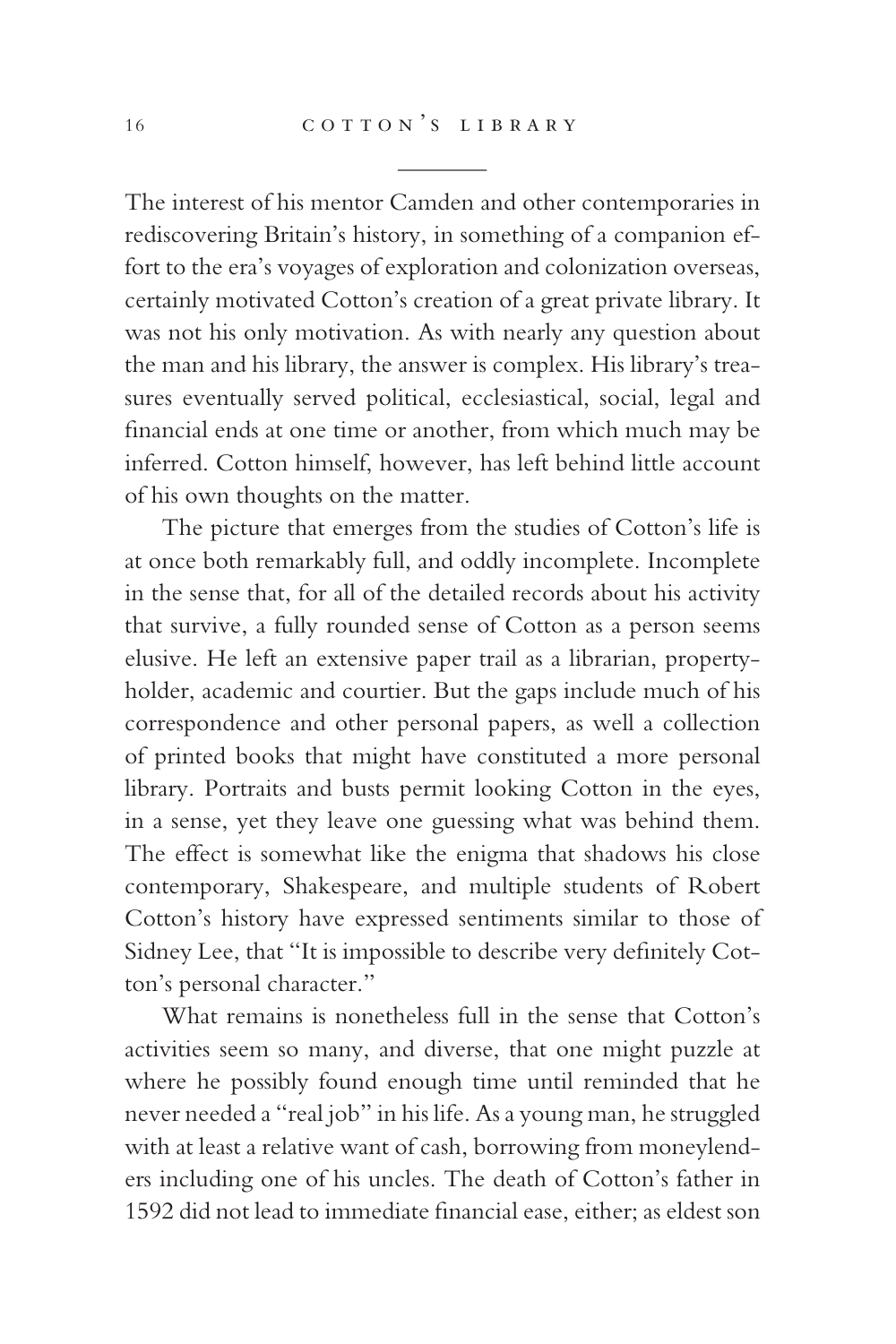he was the primary beneficiary, but his father had dealt generously with a second family begun after Robert's mother died. Sorting out administration of the portion he did receive kept Cotton frequently occupied in Huntingdonshire for a number of years. His eventual arrangements, however, appear to have been effective. Though beset by many troubles through his subsequent life, money was rarely among them.

Marriage to Elizabeth Brocas the year after his father died also helped to shore up Cotton's financial position. Mirrlees notes that, "In accordance with the prudent customs of his family Cotton had married an heiress." The subsequent history of their marriage suggests that quite possibly this quality outweighed personal compatibility, too. Judging from his extensive circle of friends, Cotton had a considerable capacity to charm, and per all accounts he employed this *pour chercher la femme* both before marrying and after. He later spent several years and possibly more than a decade living with the widowed Lady Hunsdon, perhaps as her lover but certainly in the context of an overt separation from his wife. Eventually, the Cottons patched things up. Nonetheless a reputation as something of a rake attached to Sir Robert through the end of his life.

If by some measures Robert Cotton was a wealthy playboy, in his defense he was, again, hardly an idle playboy. He devoted the greatest portion of his ample time and energies to a combination of scholarly research and public service. The nexus of both pursuits, for many years, was the Society of Antiquaries of which he had likely been a founding member.

The term "antiquary" has become somewhat anachronistic, ironically enough given that the one common thread to the antiquaries' loose-knit community was interest in the past. Graham Parry, studying these proto-historians in *The Trophies of Time*, writes "How might one define an antiquary? … the spread of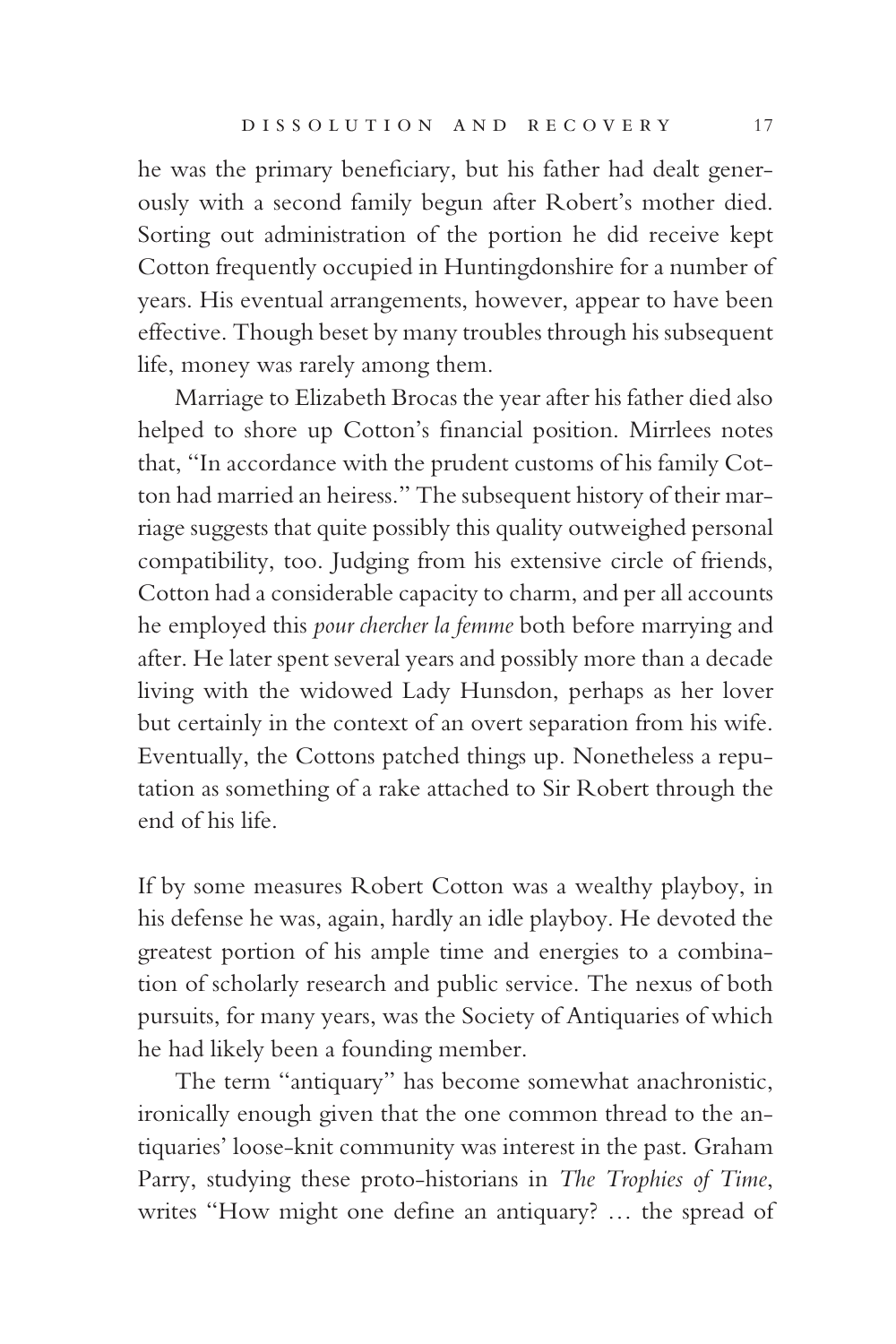scholarship they engaged in was so broad and variegated that it defies definition." This was very much true of the core group including Camden and other of Robert Cotton's fellow travelers. Like Cotton, they reacted to the context of their time more than to a single organized program. Someone simply had to take an interest in the nation's documentary past if it was to survive. In addition to ex-monastic manuscripts in danger of becoming lavatory paper, England's government records were nearly as endangered, simply by their expansion beyond rudimentary archives' capacity. Preserving all of this fit very naturally with the antiquaries' one unifying interest, in the origins of things.

It also fit the spirit of the times, up to a point. Relative stability and prosperity under the Tudors had stoked an appetite for taking pride in the nation's accomplishments, at the same time that still-contested separation from Catholic Europe spurred a search for antecedents of a native English Christianity independent from Rome. Traditional stories like Joseph of Arimathea in Glastonbury, or Lucius, the dubious first Christian king in Britain, fell somewhat short of the new standard Camden was trying to introduce to English history. As a group the antiquaries devoted less effort to questioning those old legends than to piling up other, more scholarly rigorous evidence beside them, but the result of their exploration fed later historians somewhat like the alchemists' experiments served the advance of scientific chemistry.

In Cotton's time, antiquarians remained in the early days of even their rudimentary efforts. Their whole project was faintly suspect. Even as the need was readily apparent to the antiquaries and their patrons, what would become a respected interest for gentlemen a century later was at its outset disdained by many as rooting around in a dusty dark age past, while a true renaissance of classical greatness beckoned. Perhaps, though, the antiquaries' support of one another was all the stronger for it.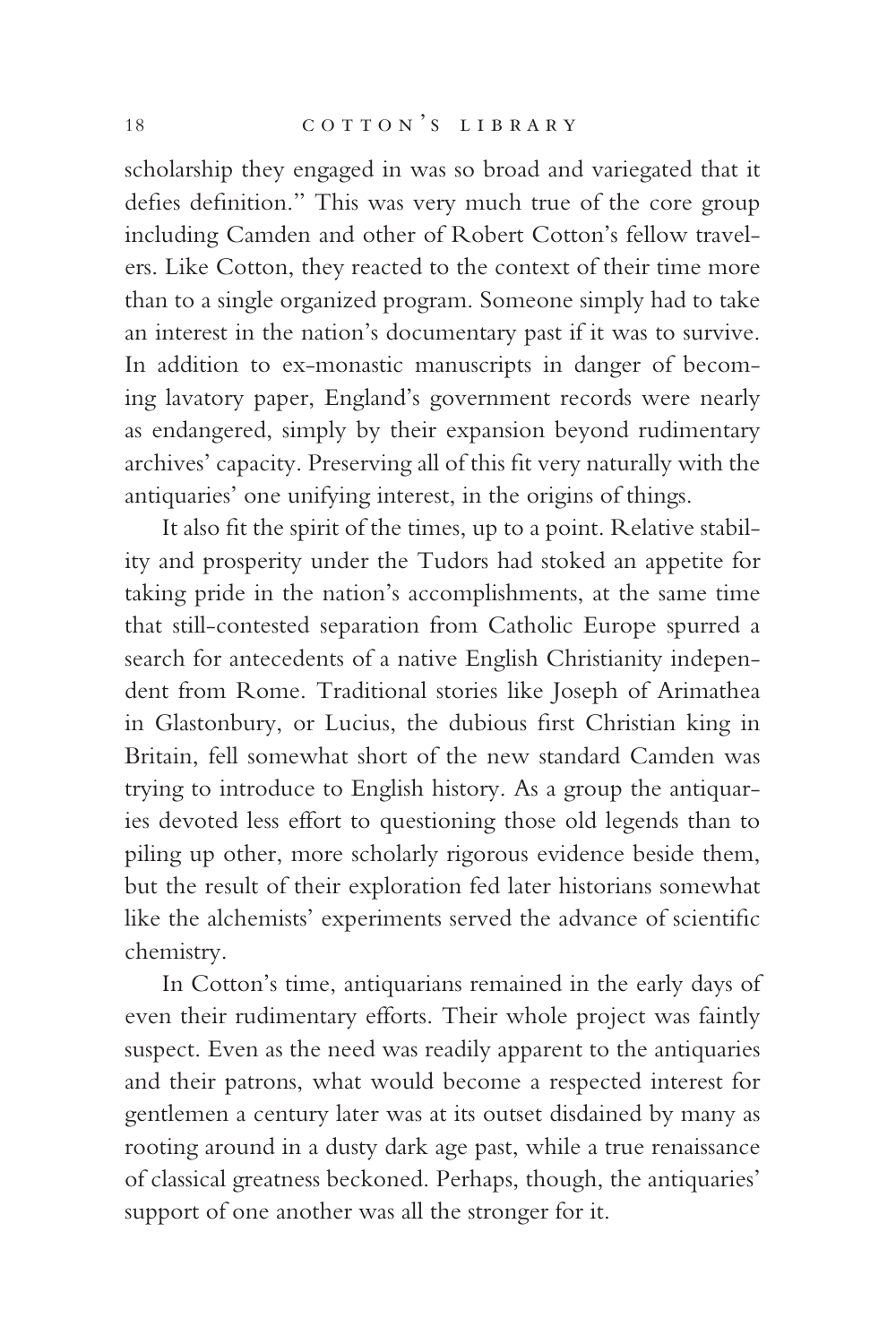The Society of Antiquaries that met in London for approximately the last 20 years of Elizabeth's reign seems a distinctly cozy association. Its members were predominantly lawyers, clerks, and heralds from the close world of the London court; many were graduates of the universities, but neither the academic world nor the clergy had a significant presence in the Society. Meetings were largely devoted to topics of interest only to the members what was the origin of this title, or that legal tradition—explored in relatively casual discussion. Rules required everyone speak, though even the briefest statements were judged adequate and "debates" generally finished without any formal conclusion.

Within this relaxed atmosphere Cotton, who was generally a supporting player in more public forums, achieved considerable prominence for himself. In *Medieval History in the Tudor Age*, May McKisack affirms other authors' impression of Cotton as a respected, well prepared contributor: "…Cotton used an impressive range of documents to illuminate the history of trial by battle. These included the Red Book of the Exchequer, the Parliamentary and Plea Rolls, and the Close and Patent Rolls, as well as in a number of French, Spanish, and papal records." Cotton's peers took notice. Gradually, inside the Society of Antiquaries' supportive environment, the emergence of Cotton's library as a resource to be reckoned with had begun.

By the closing years of Elizabeth's reign the growing profile of Cotton's collection, combined with the Society's concentration of a general interest in better preserving the nation's records, inspired what may be the Society of Antiquaries' most important if indirect legacy. Together with James Ley and John Doddridge, Cotton petitioned the queen to build upon the foundation of their group a national center for antiquarian research, "The Academye for the Studye of Antiquity and History Founded by Queen Elizabeth."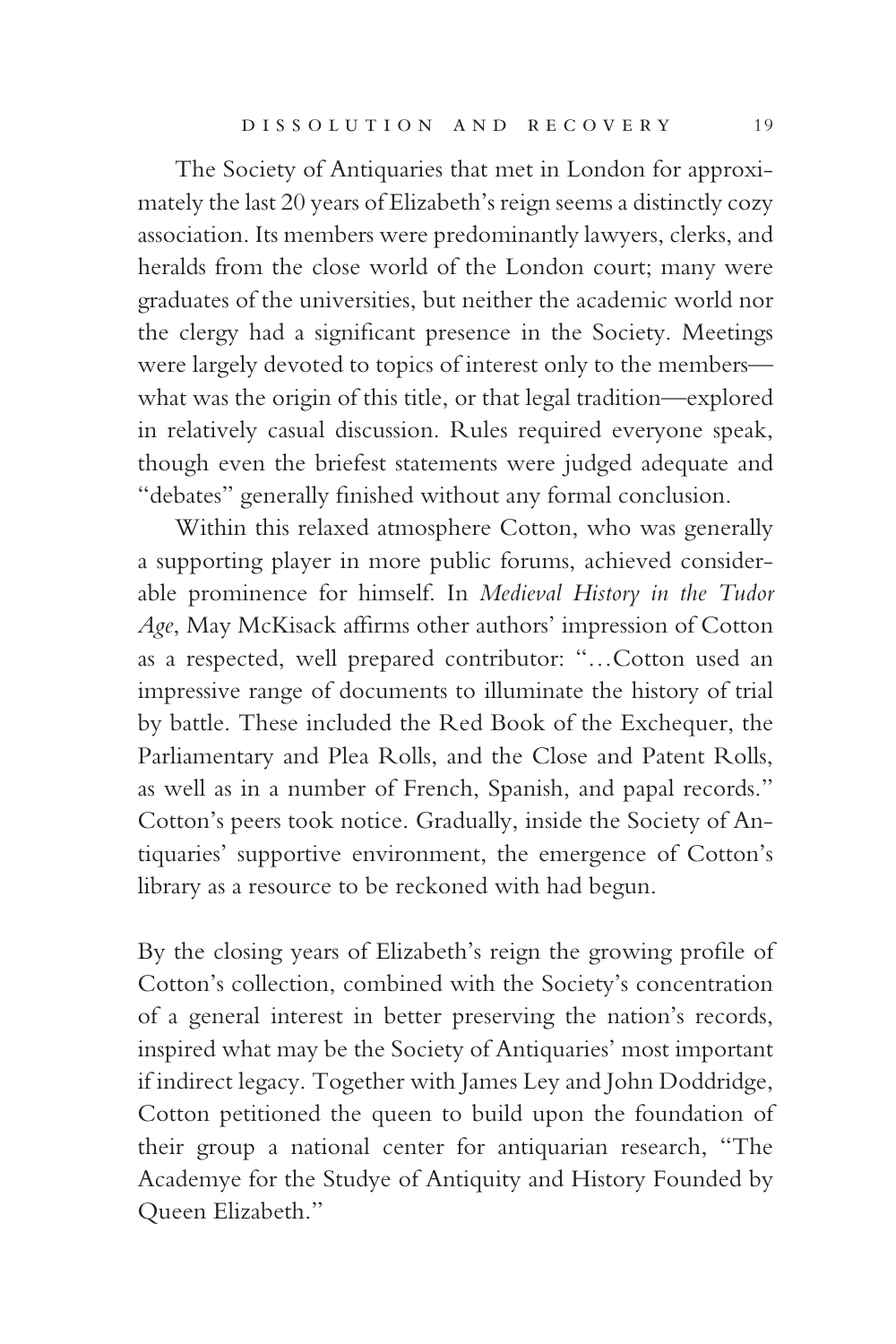Their proposal, probably submitted in 1602, was both ambitious and detailed. The petitioners outlined ideas for both rules and officers, including a president, two librarians and a number of permanent fellows, all to pledge both the Oath of Supremacy to Elizabeth and guardianship of the library. The academy would have combined Cotton's and other antiquaries' collections with the accumulated books and manuscripts of England's sovereigns, to create a great national library. This and the academy's other projects would be responsible to an oversight group including the Lord Chief Justice, the Archbishop of Canterbury and other eminences. Suggestions for siting the academy included "some convenient room in the Savoy, which may well be spared" as well as "the dissolved priory of St John of Jerusalem," the latter particularly appropriate given the petition's multiple origins in the Dissolution.

Cotton and his cosignatories accompanied the proposal with a compelling list of arguments. The queen's own call for better care of the nation's "ancient monuments" would at last be achieved, with historical records both preserved and made reliably accessible for study. The academy would supply a valuable focus for the native historical study "which the Universities, being busy in arts take little care or regard." In demonstration of this value, the petitioners pointed to King Edward I's claim to Scotland and Elizabeth's father's assertion of an independent English church, both of which had employed arguments from historical precedent. Cotton, for that matter, might have brought up his own service to Elizabeth herself; though his career as a courtier was but recently commenced he had already advised the crown in seeking diplomatic precedence over Spain. He and the other antiquaries certainly implied that an academy might advance such work, as well, and might even become an advanced training center for high office with the addition of foreign language and geography departments.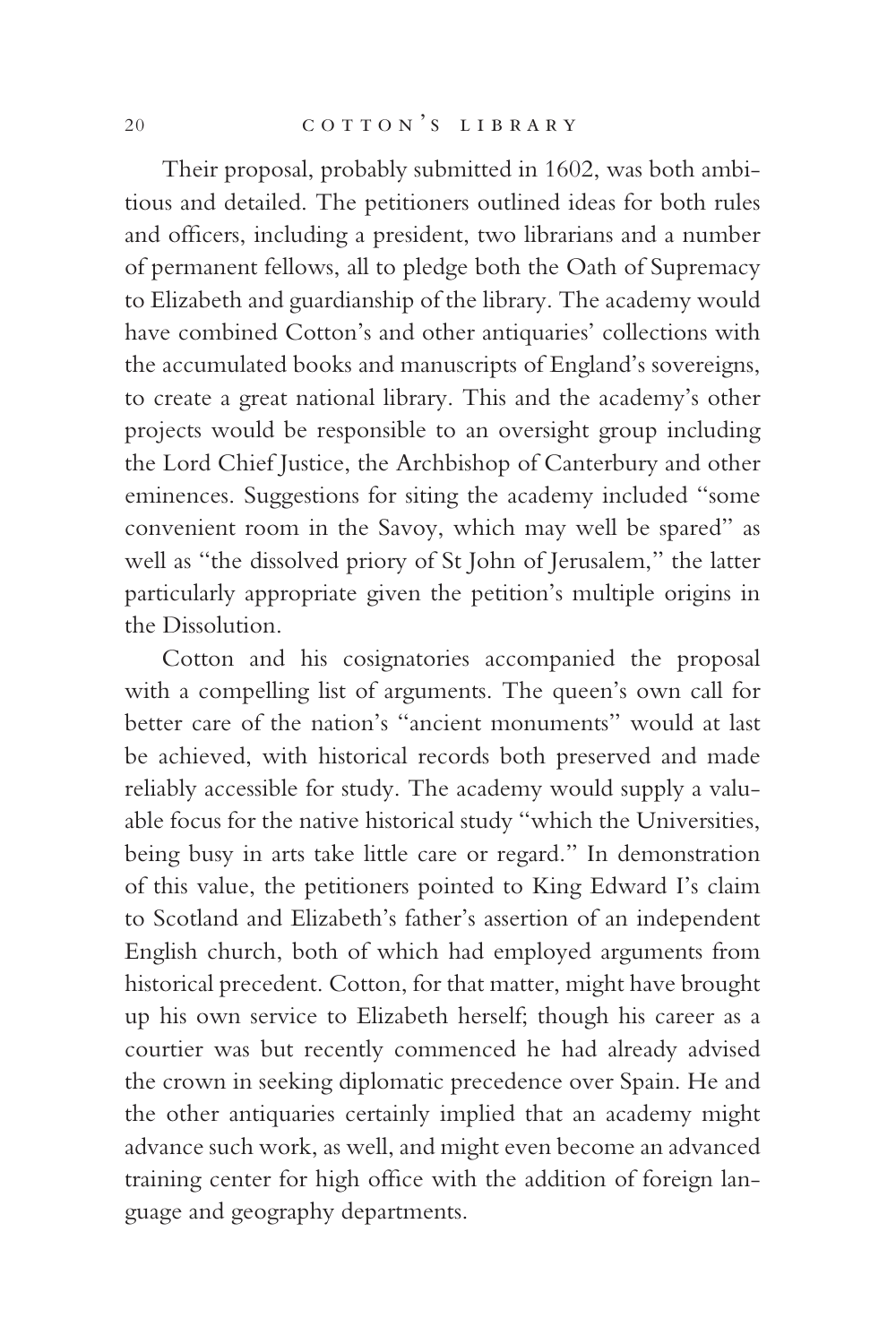For good measure, the petitioners also made a point of noting rival governments taking up similar plans. In broad outline, their proposal was neither new nor unique, even in their own country. The Tudors had already received such proposals at least as far back as Henry VIII's reign. Leland petitioned Thomas Cromwell, one of Henry's prime agents in carrying out the Dissolution, about a formal program to arrest the wreckage of the nation's libraries. In 1556, John Dee sought Queen Mary's support "for the recovery and preservation of ancient writers and monuments" in a national archive. Elizabeth had heard multiple exhortations to follow up her 1568 letter with more substantive measures. Dee may have raised the matter again during the years when he had the ear of the queen; Archbishop Parker certainly did so. As did Sir Humphrey Gilbert, whose own plan for a "Queen Elizabeth's Academy" even included deposit rights to new-published works.

Cotton and his friends may have considered this history and, with youthful enthusiasm, believed that the moment had arrived. Their older associates may have had comparatively low expectations. This might explain the absence of other names from their petition, not least that of Camden who seemingly might have lent a measure of gravitas to an effort he can hardly have opposed. Nonetheless, the academy just might have come closer to fruition than skeptics imagined. Another member of the antiquaries' Society, Richard Carew, wrote a few years later that "in the late queene's tyme it was lyklie to have received… extraordinarye favour from sundry great personages" and that only Elizabeth's death in 1603 prevented the scheme's realization. The possibility is almost as tantalizing to imagine now as it must have been to the ambitious 30-year-old Cotton: a great national research library and living monument to the Elizabethan "Golden Age," which would today be entering its fifth century. Alas, for both Cotton and counterfactuals, such was not to be. Historians have considered various reasons for the plan's failure; McKisack ques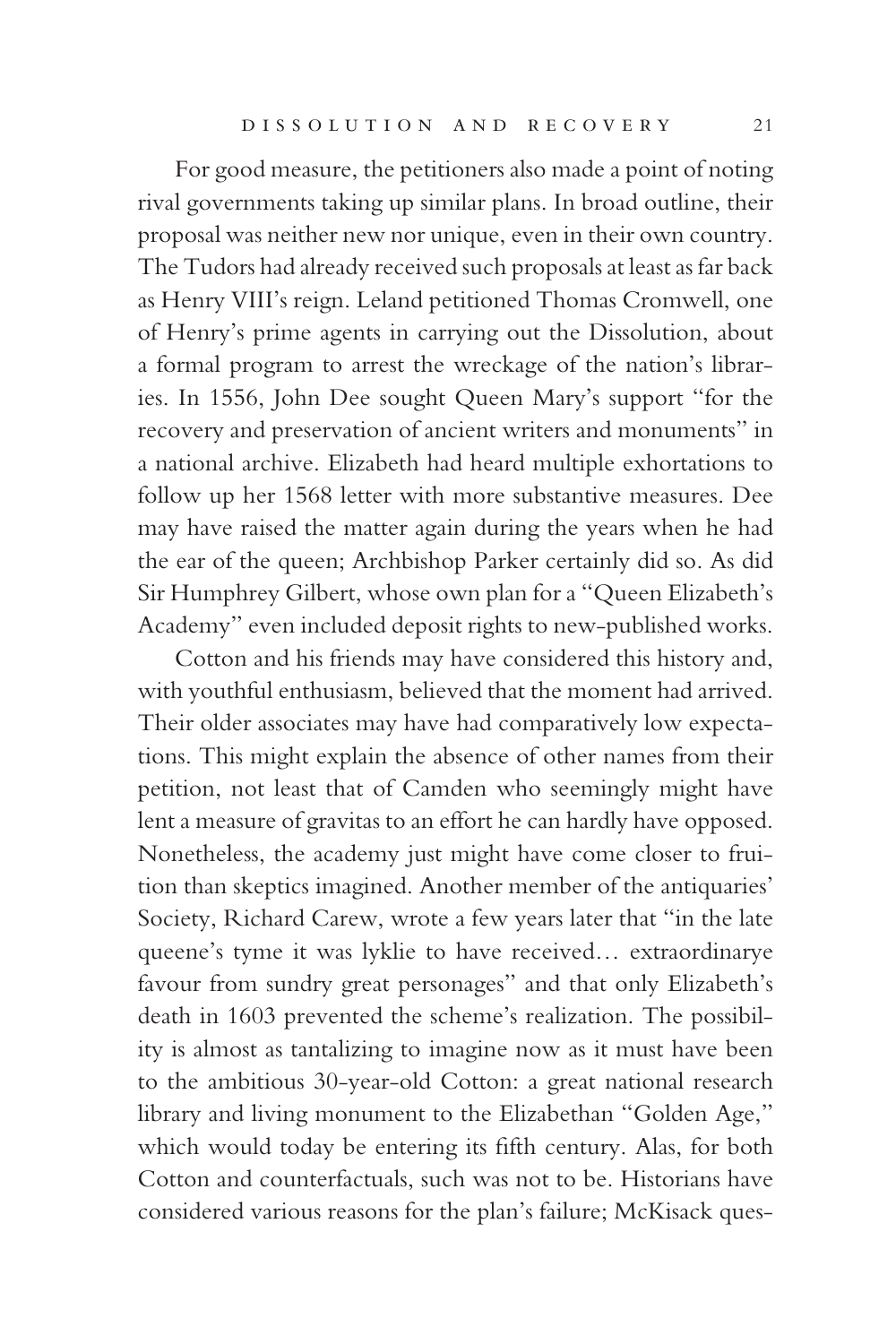tions whether the petition ever reached Elizabeth herself, while an older tradition suggests that some form of grant had even issued, only to be voided by the change in government. Resistance by the universities also comes in for some suspicion, despite the proposal's claim that the academy would not be a competitor.

The history and habits of Elizabeth suggest that the petitioners may simply have been struggling against the Virgin Queen's most dependable instinct: prefer stalling for time to decisive actions whenever possible, especially when the latter would cost money. For most of a half-century Elizabeth routinely made a virtue of delay, and on balance England prospered. By her final years, however, even the famously frugal Elizabeth was struggling to balance her accounts. Funding a glittering new academy would have been a marvelous idea to praise—then defer until later. "Later" ran out for the last of the Tudor dynasty in March of 1603.

By itself, this need not have meant any obvious consequence for the antiquaries' proposed academy, besides a change of name. Given Cotton's initial flourishing under the new reign, James's accession might well have seemed an encouraging development. Nonetheless the petitioners' hopes were disappointed again. Whatever the reason, or reasons, "The Academye for the Studye of Antiquity and History" met the same government reluctance as every such proposal to come before it, and all those that followed for more than a century. In the meantime, if England's antiquaries were to have a center for their work and the preservation of the nation's documentary heritage, it seemed one of them would have to provide it himself.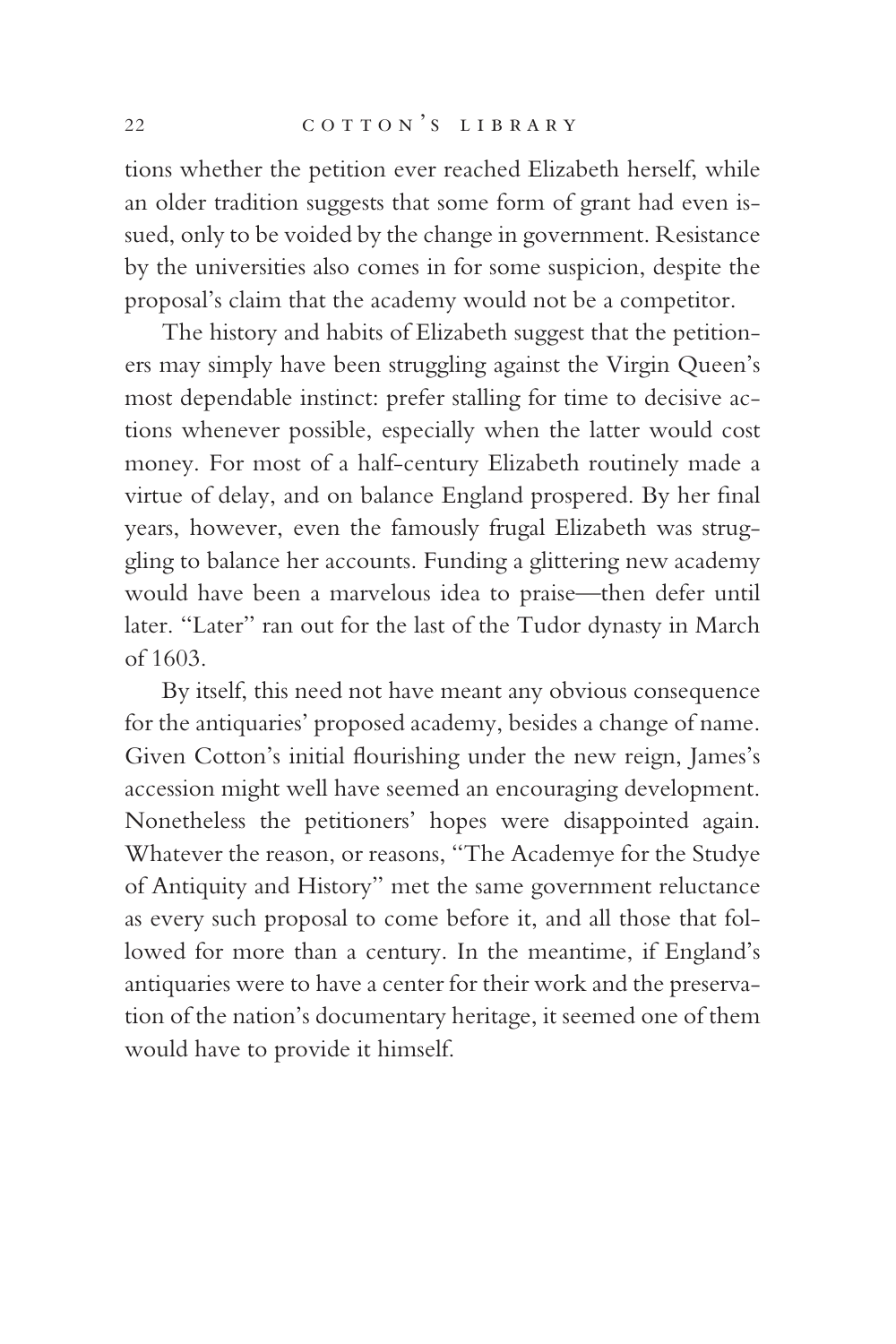#### EX LIBRIS **THE DIARY OF EDWARD VI Nero C X ff. 10–83**

 $\overline{C}$ 

<u>ल</u>

R

<u>V.</u>

**I**F ANY ITEM IN THE ENTIRE Cotton library seems calculated to attract both scholarly and popular interest, it must be F ANY ITEM IN THE ENTIRE Cotton library seems calculated Nero C X. On one hand, it is an English king's personal record of his life and reign amid pivotal years for the Reformation. On the other, it is *the secret diary of one of the royals*, and a doomed young prince, at that; tabloids in both Britain and theoretically republican America would bid fortunes for its like, today.

This manuscript is something of an odd text, for all that, and in some ways confounds conventional ideas of a diary. In that sense its entries' nature complements and highlights the larger oddities of the reign of Edward VI. The long-sought male heir of Henry VIII, Edward succeeded his father at age nine, then fell ill and died six years later just as he was growing into a more confident and independent role. His diary is thus as much schoolboy's journal as chronicle of a king. Most scholars presume the diary was originally an assignment for one of his tutors. Edward began the manuscript in 1550, but the first section is a summary of his life up to his 1547 accession, plus events of his first two years as king. After completing the account more or less up to the present, however, he may have decided to extend the exercise for his own purposes. Edward continued making diary entries thereafter until late 1552.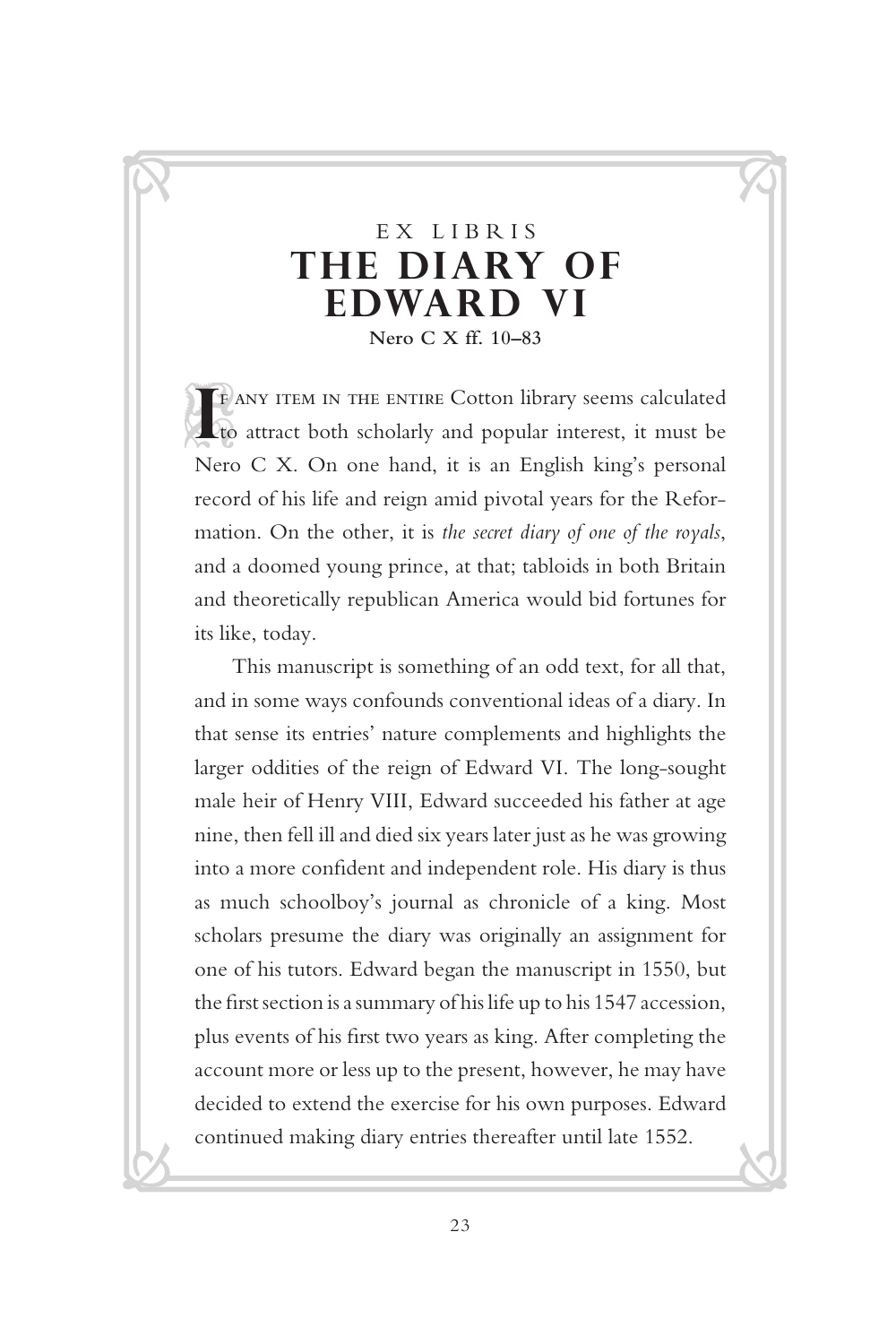Few entries include much in the way of an inner life. In the early section, Edward frequently refers to himself in the third person, and even after he takes up contemporary events the text is as much a summary of court events as it is a personal diary. Despite which, it possesses extraordinary interest for the simple fact of what it records; even at its most clipped and detached it is a king's firsthand account of the events of his own reign. In a 1966 study of the work, Wilbur Kitchener Jordan observed that "in English history, and very possibly in European history, there is no historical source quite of the nature of the Chronicle of Edward VI. It… not infrequently constitutes our only source of information for events of considerable significance."

 $\overline{G}$ 

 $\mathcal{S}$ 

R

<u>V.</u>

Perhaps the most fascinating parts of the diary concern arguments with Princess Mary, Edward's much older halfsister, about her steadfast loyalty to Catholicism. Edward's reign pressed England further and more firmly toward Protestantism than any other, and the rejection of this program by a close relation who was also next in line for the throne was inescapably state business. Yet it was also obviously a deeply personal conflict, as is plain even in Edward's stilted prose. In 1551, Edward recorded how

The lady Mary, my sister, came to me to Westminster, where after greetings she was called with my council into a chamber where it was declared how long I had suffered her mass, in hope of her reconciliation, and how now, there being no hope as I saw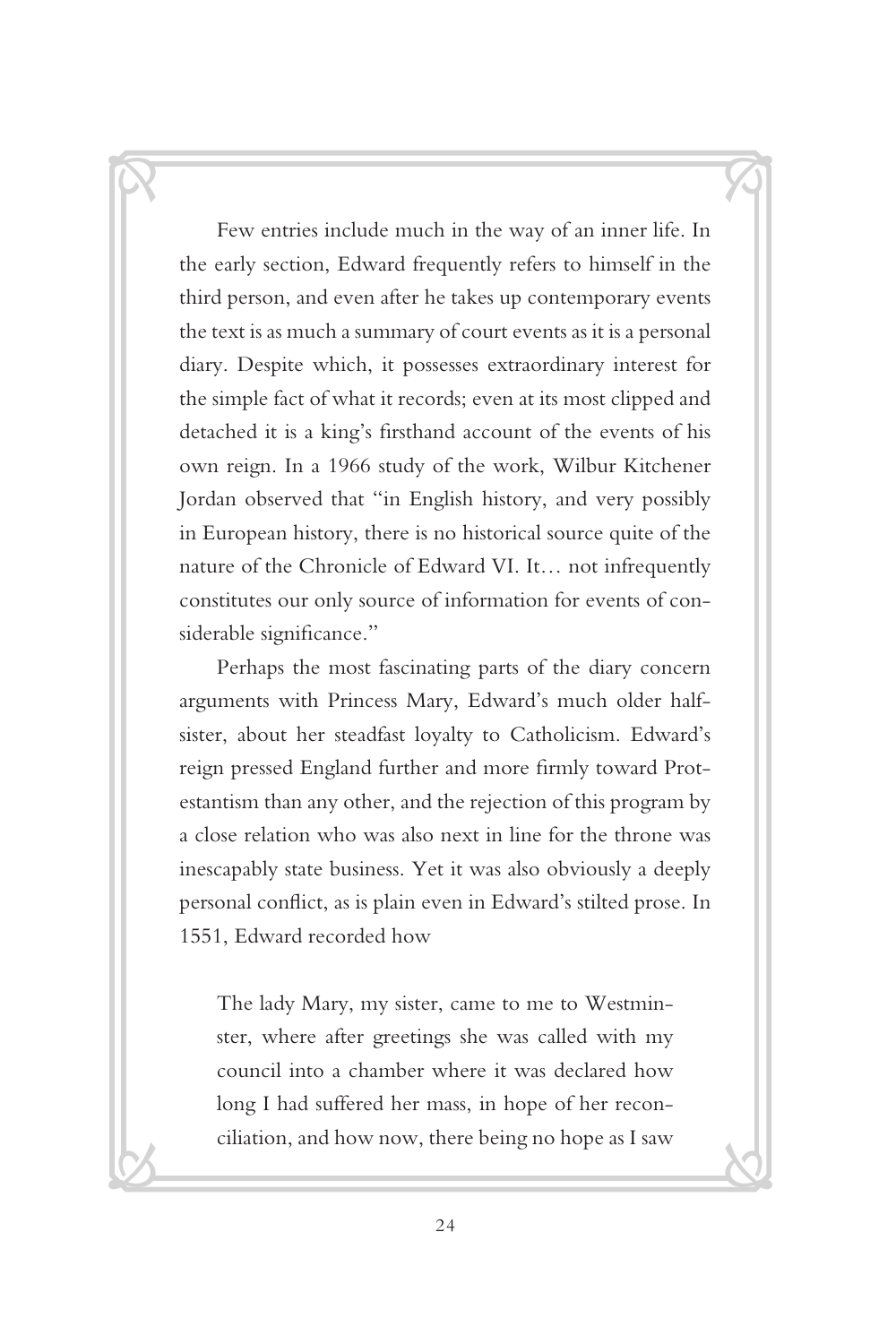by her letters, unless I saw some speedy amendment I could not bear it. She answered that her soul was God's and her faith she would not change, nor hide her opinion with dissembled doings. It was said I did not constrain her faith but willed her only as a subject to obey. And that her example might lead to too much inconvenience.

 $\overline{C}$ 

<u>ल</u>

R

<u>V.</u>

The presence of Edward's diary in the Cotton library offers its own poignant juxtapositions. Though a Protestant himself, Sir Robert Cotton generally viewed Catholicism as an object for skeptical exchange and analysis; a relic, but a relic to preserve and study. By contrast, Edward sought to erase the Roman church from England entirely. His Act against Superstitious Books and Images of 1550 condemned the illuminated manuscripts and saints' lives that Cotton eagerly archived in his library decades later, and had Edward enjoyed the longevity of his father or his half-sister Elizabeth, the Cotton library might have been very different indeed. In that sense, for the collection that Nero C X now shares with numerous "superstitious books and images," the most important part of Edward's diary is nowhere in the text, at all, but rather in the many entries that were never made.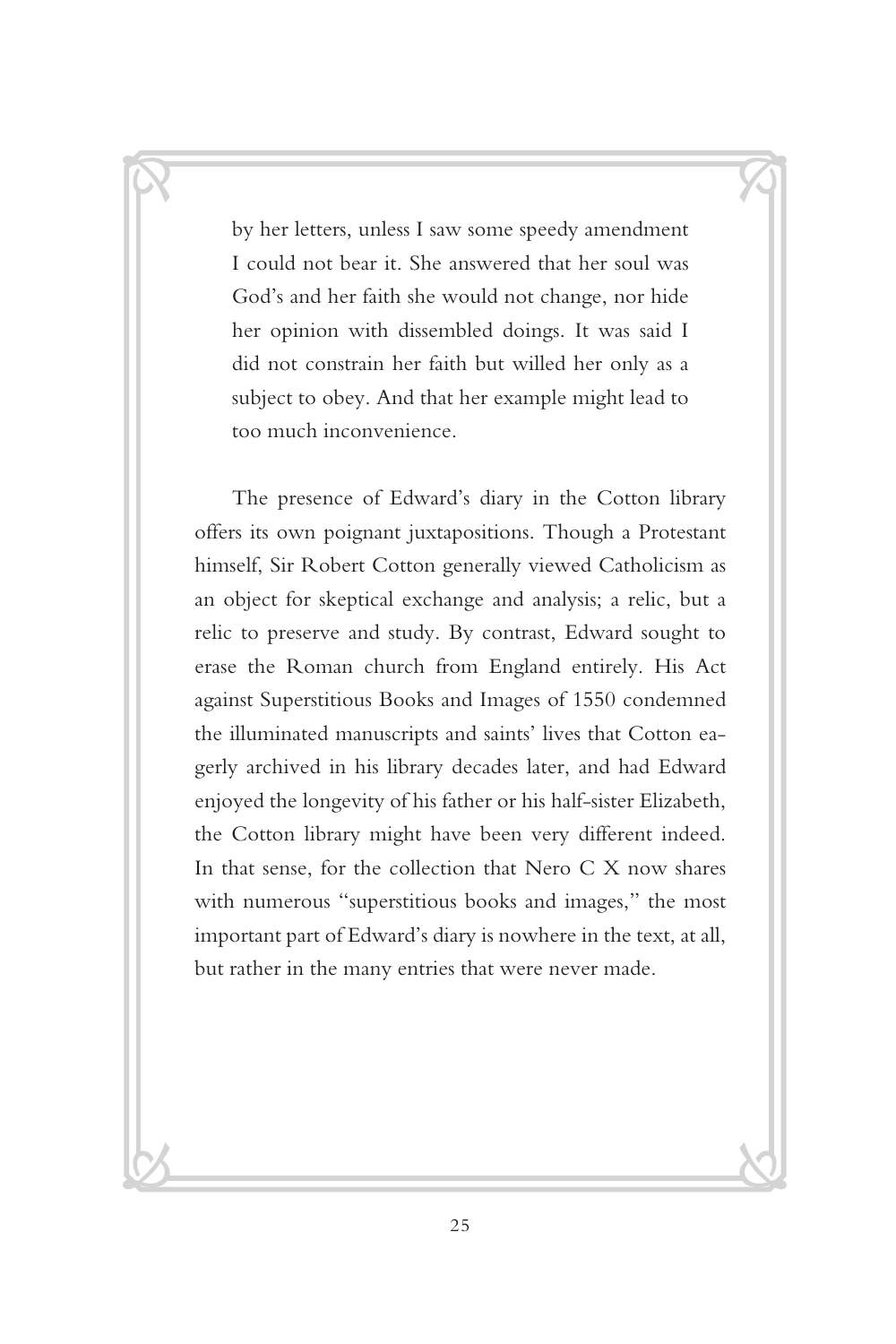#### Chapter 2

## *The Collector*

**xxx** 

S ome years after John Dee joined his late queen, his legendary library found itself broken up for sale. It was a sad  $\bigcup$ irony given Dee's alarm on behalf of collections scattered by the Dissolution of the Monasteries, and his petition for a national sanctuary for their fragments. But the decline in Dee's fortunes from their Elizabethan peak had left behind a deeply indebted estate. With no national library to extend them shelter, his thousands of volumes were fair game for both creditors and fellow collectors. Sir Robert Cotton, knighted by King James in 1603, hoped for a nobler fate for his own library despite having gotten no further than Dee with petitioning for a national repository. But first, he needed a library worth preserving. In building such a library he felt no hesitation picking over the collections of fellow bibliophiles, ironies or no.

Much of the Cotton library was assembled through such scavenging. Authors frequently quote John Aubrey on how "manuscripts flew about like butterflies" in England, at the turn of the 17th century, and important work remained for those motivated to recapture them. But 60 years had passed since the Dissolution's initial crisis and opportunities. By the time Cotton began col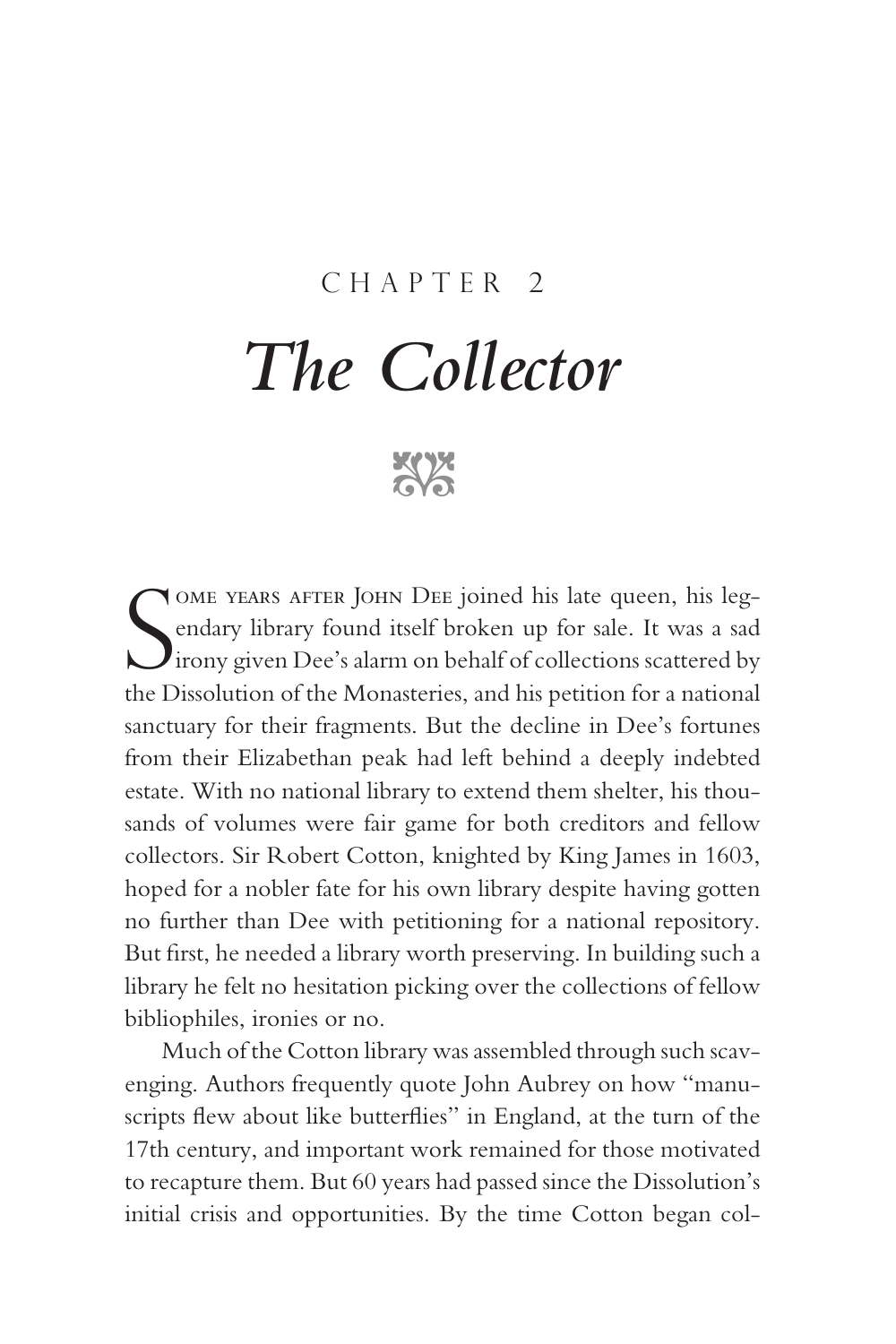lecting he had missed out on the first wave of salvage buying. As a second generation collector, his own great opportunities were often dependent on deaths among the previous generation.

In this, Cotton does indeed seem to have come along at "exactly the right time." Beginning around the time of Dee's death at least six more major collectors followed the late mystic in as many years, just as Cotton was enjoying heightened connections and resources thanks to court patronage. In 1609, Cotton managed to secure a few items from Lord Lumley's collection, although in competing against Prince Henry a number of choice items understandably escaped. The prince's own early death just three years later presented a second chance, however. That same year saw off William Dethick, followed two years later by Cotton's great patron the Earl of Northampton, both collectors of note.

Estate sales were by no means Cotton's only source. The fate of his acquisitions from Northampton points toward another, which may have been the most important of all. Colin G.C. Tite, among the leading scholars of the Cotton library, notes that a prayer book handwritten by Northampton himself is today part of the preserved collection of his nephew Thomas Howard; as Earl of Arundel, he was the major patron of Cotton's later career. Tite suggests that Cotton, "ever an eye to the main chance," likely passed it along knowing from experience that generosity had done more for his library than greed. Though the Cotton collection benefitted often from timely death, its development into not only a great but an active, living library, depended most of all on good friends.

Over the years, in collecting for his library, Cotton acquired books by nearly every means fair or foul. A rumor alleged that before his death Dr. Dee had buried manuscripts of his work in a field—and that Cotton subsequently bought part of Dee's estate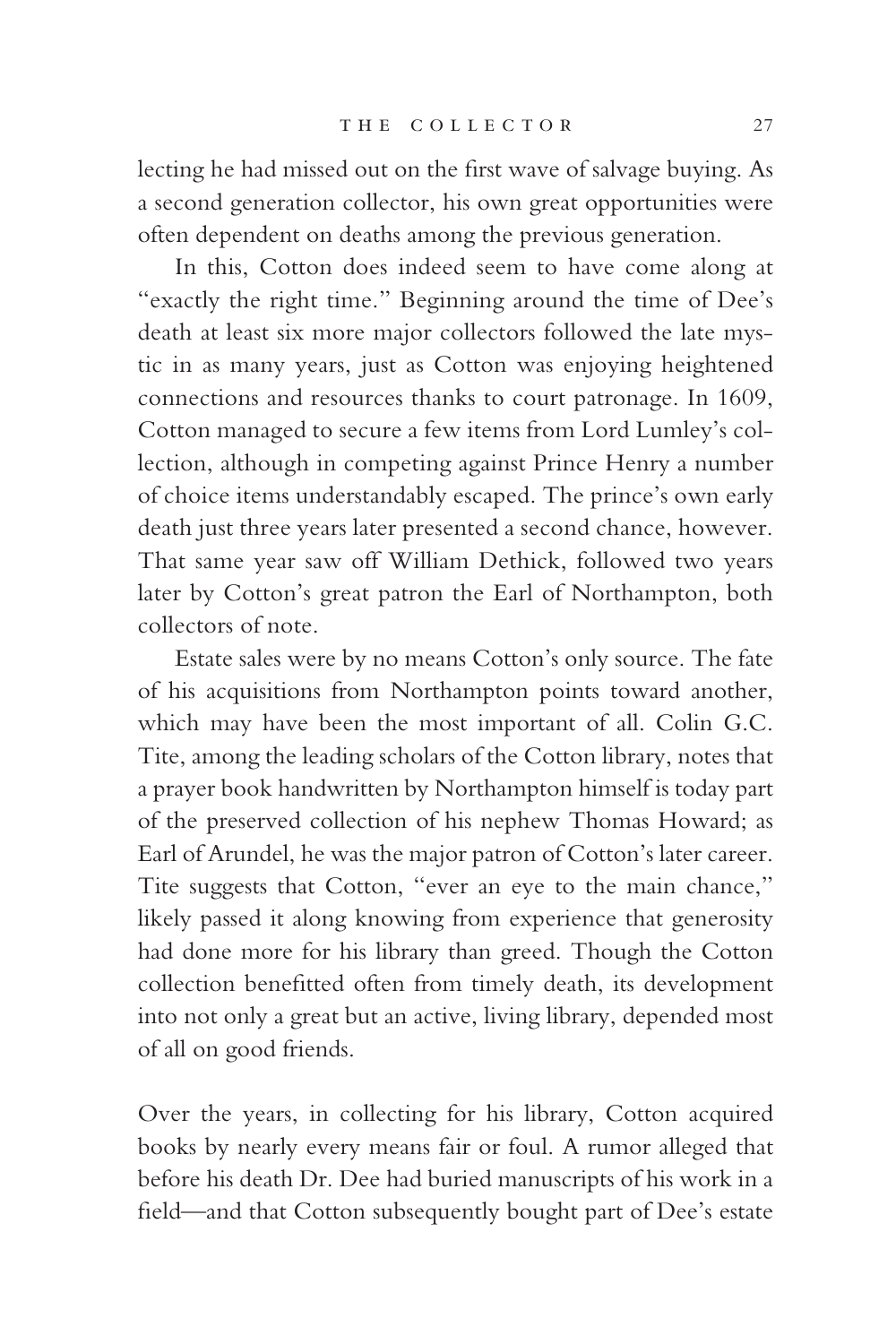in order to dig for them. Though almost certainly apocryphal, the tale recorded by Aubrey in *Brief Lives* is fully consistent with Cotton's passion for the chase. His library served many purposes, even in his own lifetime, but one of the most important reasons for its existence is undoubtedly its owner's simple joy in assembling it.

The records of Cotton's library transactions, assembled in turn by the patient work of modern scholars, are familiar to anyone who has been or known an eager collector. Cotton had his "want lists." He engaged various "spotters" to extend his quest through his own country, and abroad; Sjoerd Levelt has documented how a number of Dutch manuscripts came to the Cotton library via the commercial consul for the Netherlands, Emanuel van Meteren. Cotton arranged trades with other collectors. He certainly paid out of pocket for manuscripts, if needed, and his rent books confirm that he had the means to buy in bulk in an era when notable manuscripts might still turn up as packing material in a shop from time to time. Cotton also pursued manuscripts that collectors had already recognized and become correspondingly more demanding in selling. Occasionally Sir Robert was outmaneuvered on a key deal, sometimes even by a good friend.

Much more often, though, Cotton was receiving books from friends rather than losing out to them. For *Sir Robert Cotton, 1586–1631*, Kevin Sharpe reviewed surviving records and found surprisingly little evidence of purchased material in the library, concluding that "with the evidence we have, it is hard to avoid the conclusion that Cotton, like Matthew Parker, acquired the bulk of his library by gift rather than by purchase." Plenty of anecdotal evidence supports the possibility. His scholarly correspondent de Peiresc sent copies of the latest works off the presses of France. His friend John Weever wrote of discovering manuscripts in a chandler's shop, once, and promptly turning them over to "the onely repairer of ruined antiquitie whom I knew."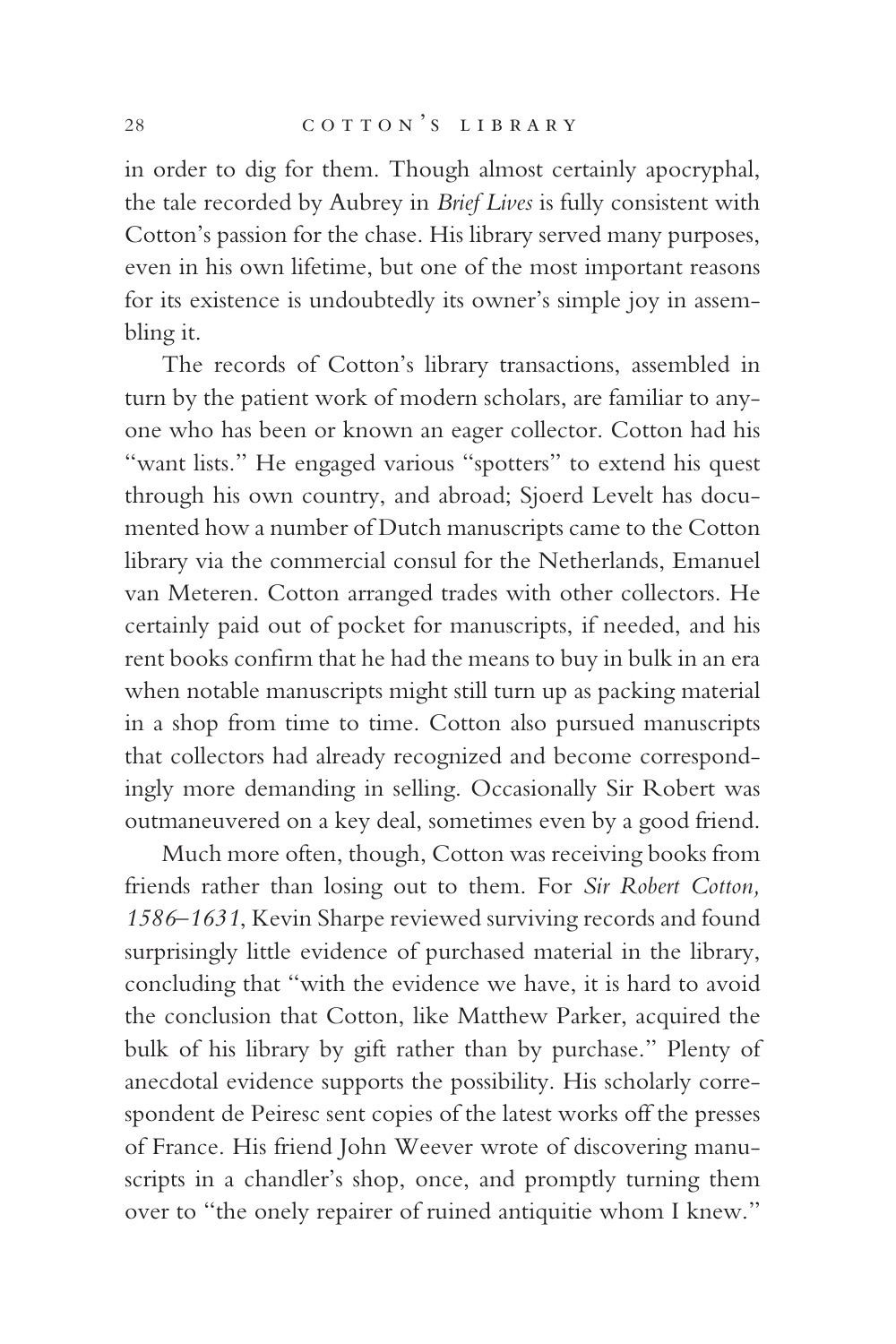The ill-fated Greek Genesis was a gift to Cotton, as were both copies of Magna Carta that his library eventually boasted. Donors had no shortage of reasons to enrich Cotton's library; Weever's confidence in the library as a safe store was shared by many, while Mirrlees has suggested that at least a few items may have represented "peace offerings from guilty borrowers." Whether from guilt or gratitude, Cotton's generous lending and assistance with research certainly inspired many friends to offer gifts. Few of them would have struggled to think of something he would like.

As attested by the opening pages of too many period books to record, friends to Cotton and his library were everywhere among early Stuart literati. Camden dedicated an edition of *Britannia* to Cotton, who supplied much of its source material. The jurist John Selden dedicated multiple works to him, praising Sir Robert's "inestimable library" as well in *The Historie of Tithes*. Francis Bacon's *Historie of the Raigne of King Henry the Seventh* credits Cotton's assistance. Edmund Bolton, a poet as well as a historian,



**Two versions of Sir Robert Cotton's coat of arms** *The design at left was used most frequently. From C.J.H. Davenport's* English Heraldic Book-stamps *(London, 1909).*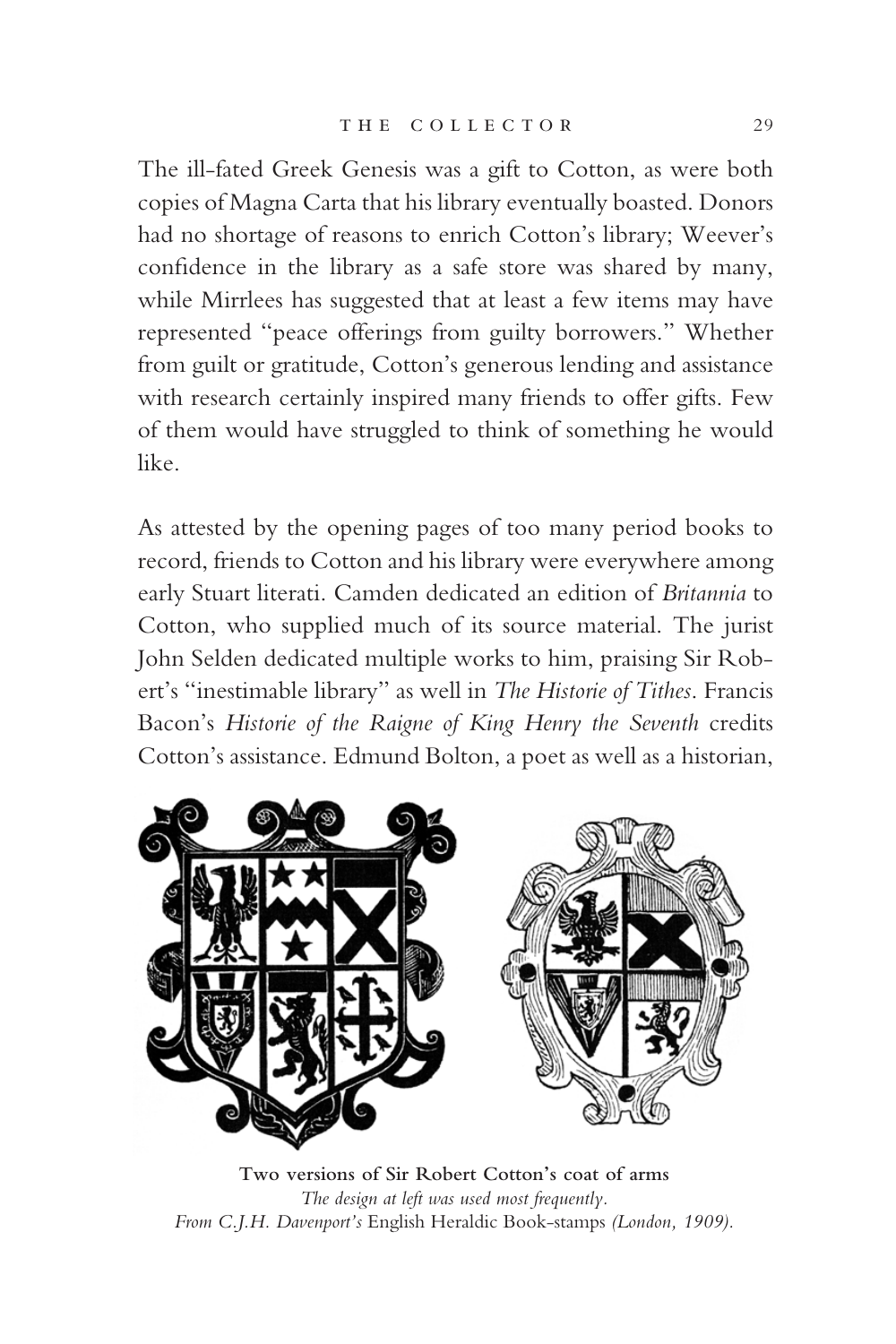observed to Cotton that "The world sees that no worthie monument of witt and learning comes forth but with honourable acknowledgement of help from you…" Hope Mirrlees notes more prosaically that "there are very few Jacobean books on history or antiquities which do not contain some expression of gratitude to Cotton or to his library."

The tremendous value of Sir Robert Cotton's collection to contemporaries, and their resultant gratitude, are perhaps best appreciated within the context of the larger history of England's libraries. Prior to the Dissolution the great collections of books and manuscripts were almost exclusively those of monasteries. Though these had numerous shortcomings as public libraries, they did provide known places to turn, and even engaged in some limited lending. But the visitations of Henry VIII's commissioners brought all of that to a swift end.

The libraries of Oxford and Cambridge survived, as institutions. But even after they began rebuilding from the depredations under Henry's son, they too remained very limited resources. Both universities restricted in-person access to their collections, and borrowing material was an actual physical impossibility within a "chained library." J.N.L. Myres explains in *The English Library Before 1700* that such a library's books were "chained to the presses of sufficient length to enable them to lie open on the desks but not to be removed to any other part of the room." Myres adds that the printing press, by dramatically reducing the labor required for book production, effectively made such systems obsolete by the mid-16th century… yet as J.C.T. Oates points out in the same anthology, Cambridge delayed a general unchaining of books until after 1627, while Oxford "kept its chains until late in the eighteenth century…"

Cotton, by contrast, not only lent books but often neglected to make any bother about recovering them. His was a private library, and if a complete stranger knocked on the door Cotton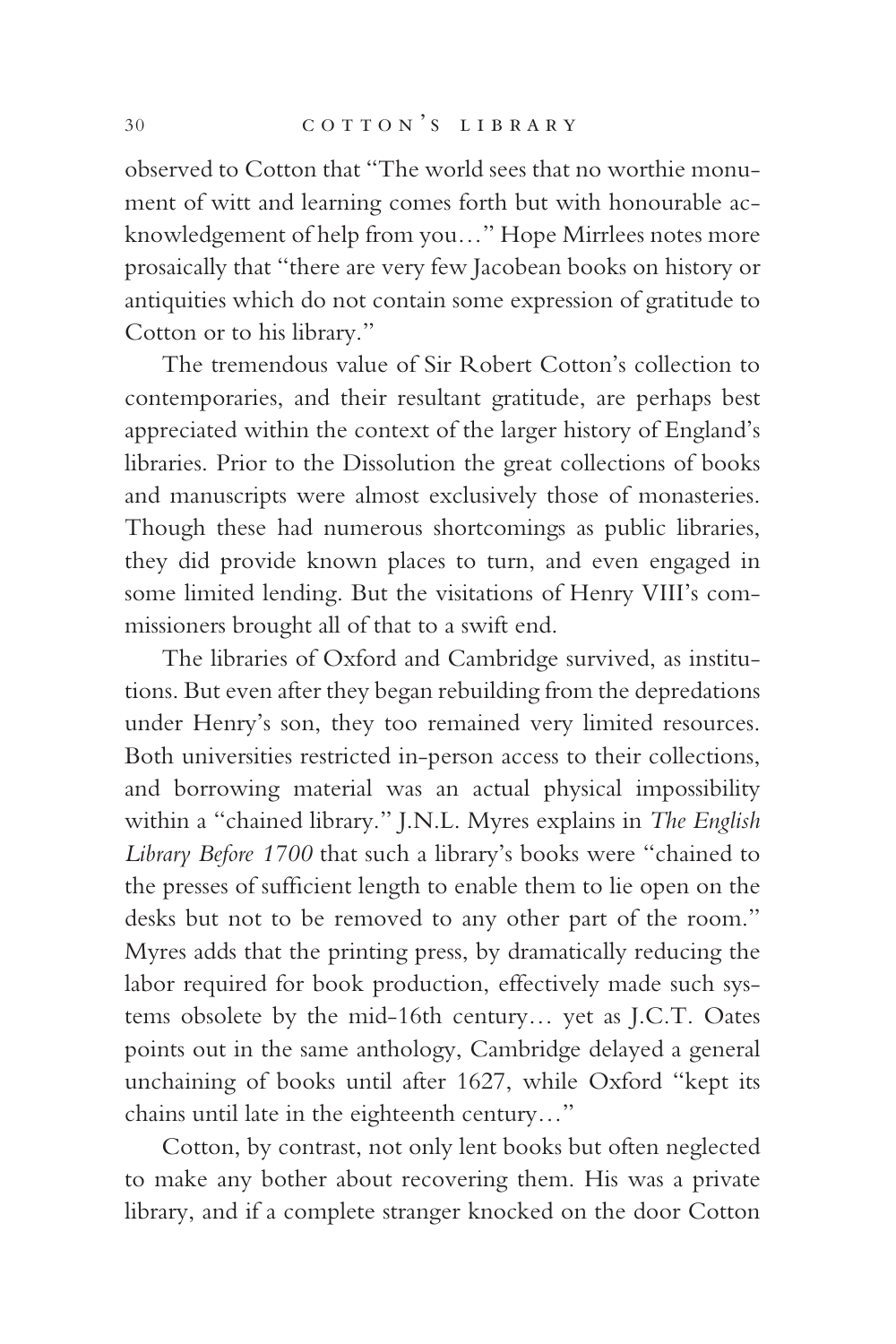could have and may well have sent him packing. But on the whole the Cotton library was a champion of accessibility, not least because of its location. Sir Robert and his books moved around a few times before settling in Cotton House, as close as any place has come to being *the* physical location for the Cotton library. But just being in London made the library far more accessible to the capital's scholarly and political community than either of the universities could be, in an age of slow overland travel. Once the library settled in Cotton House, around 1622, it could scarcely have been more centrally located anywhere in the city. In the middle of the Palace of Westminster grounds, amid various official record offices and close by the Houses of Parliament, Cotton was able to establish a national library almost literally by the back door.

Well before the Cotton library moved to Westminster, Cotton himself was becoming nearly an honorary resident. He entered Parliament for the first time in 1601, and at the Earl of Northampton's direction performed some modest service for Elizabeth's government. Under King James, both Northampton and Cotton then began to ascend the ladder of favor and influence even higher, from the new king's first day.

Henry Howard, Earl of Northampton, was connected in one way or another to most of the important people, groups and government projects of his era. In the 1590s, he briefly aligned himself with the dynamic Earl of Essex, before prudently moving to Robert Cecil's camp in time to avoid Essex's downfall; he and Cecil then collaborated on the tricky project of planning for a succession that was officially treasonable to discuss. Their gamble paid off when James moved swiftly to occupy the throne of England. While Northampton's relationship with the new king was often strained, he wielded considerable influence at court for the rest of his life. James wryly captured both of these aspects in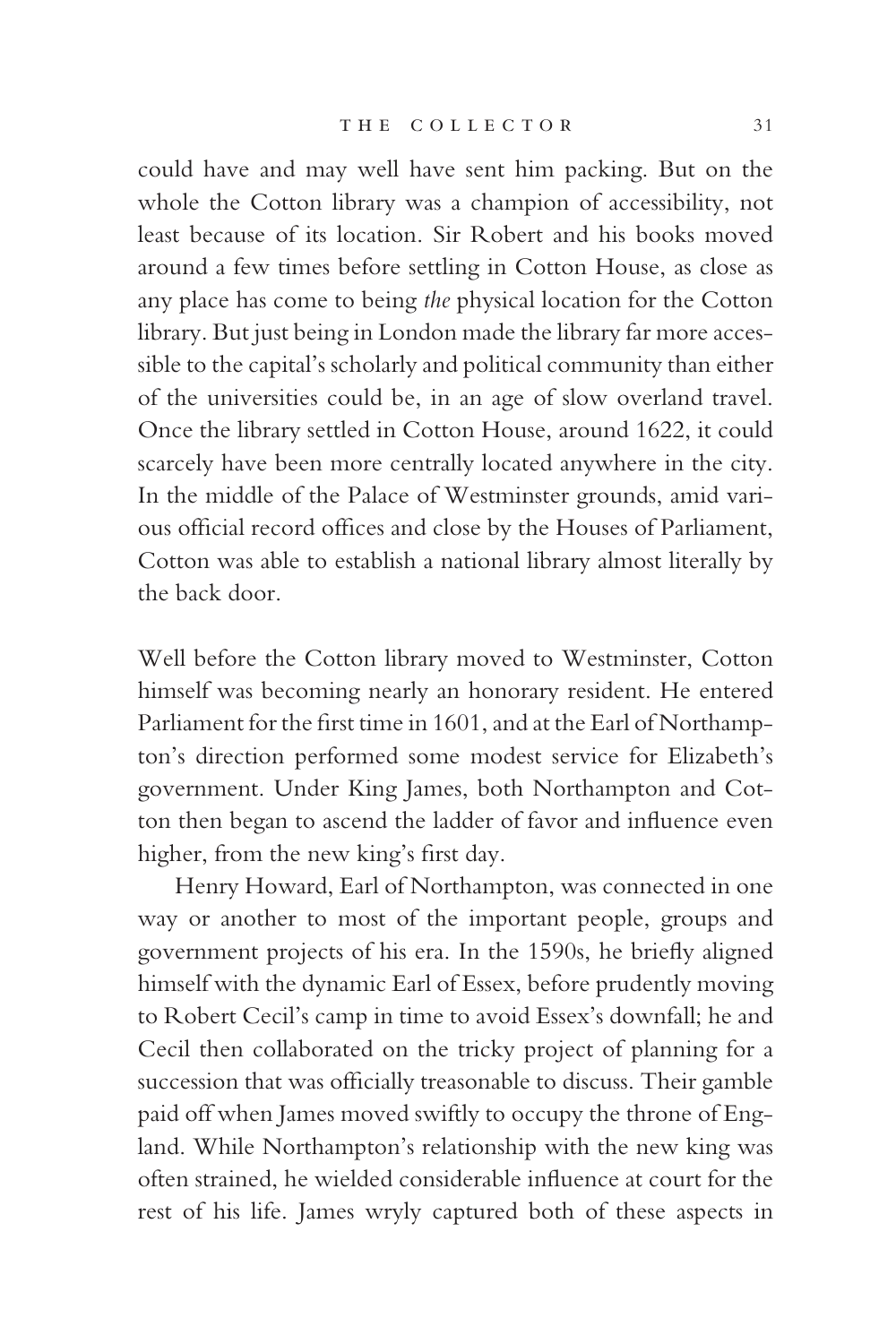dubbing Northampton, Cecil, and Howard's nephew the Earl of Suffolk his "Trinity of Knaves."

For Northampton's own close advisor, relations with the new sovereign were in many ways warmer still. The Scottish James was an awkward outsider suddenly thrust into the very center of England's turbulent court, and Robert Cotton offered a small measure of kinship, figuratively and even literally. Cotton was a descendant of Scotland's revered king Robert the Bruce, and if it was a distant connection, Cotton's new enthusiasm for this shared heritage apparently pleased James who took to calling him "cousin" in addition to including him among the many knighthoods awarded in 1603. (Cotton himself took to signing his name "Robert Cotton Bruceus," thereafter.) Beyond this, James was himself a credible amateur scholar. As the man who eventually gave both patronage and his name to the Anglophone world's most enduring translation of the Bible, and once avowed that "Were I not a king, I would be a university man," he likely recognized a deeper kinship with "cousin" Robert.

Despite shared interests, King James's friendship with Cotton did not extend to the Society of Antiquaries or its projects. The proposed academy and national library remained a dream. If another clue to its rejection were needed, in addition to cost and inertia, one might readily be found in the Society's general decline under James. By 1607, London's first Society of Antiquaries ceased formal meetings, and an attempted revival several years later proved abortive. In both instances royal disapproval played a significant role.

Details of the Society's history are sometimes uncertain, but most sources support the conclusion of Sir Henry Spelman, who wrote some years after its demise that "his Majesty took a little Mislike of our Society." Amateur antiquaries discussing etymology and topography must appear, at this distance, a harmless club of eccentrics, hardly material for a "treasonous cabal." But by the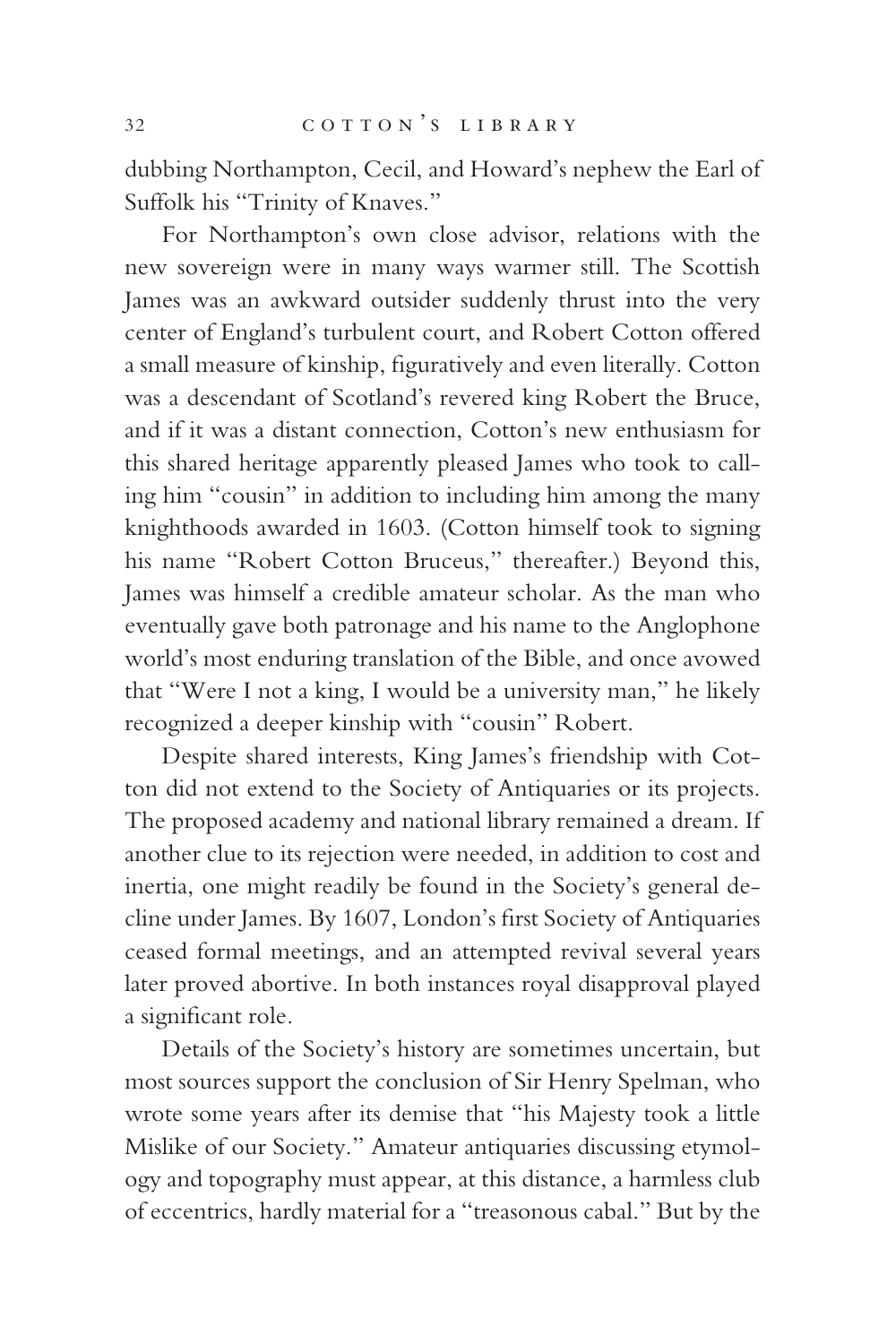early 1600s, the Society had in fact strayed some way into contemporary politics. Several members of Parliament had joined, including vocal critics of royal prerogative. More to the point, perhaps, in English politics of their era the distant past was generally inseparable from contemporary arguments.

One of the few things Parliament and crown could reliably agree on even as other differences sharpened was the importance of *precedent*. For James, an organized society of MPs and lawyers scrutinizing questions of precedent likely seemed distinctly unnecessary, particularly once direct questions into law and Parliament joined the relatively nonpolitical agenda of earlier days. The Society's closed proceedings probably did little to help; whatever their reasoning, they certainly courted suspicion in advising members that "Yt is desyred that you bringe none other with you, nor geue anie notive unto anie, but to such as haue the like somouns."

Some evidence points to a last minute attempt to foreswear subjects of political controversy and assuage royal mislike, but it apparently came too late. Though a Society of Antiquaries did return to London eventually, it was not for nearly a century. In the meantime, Cotton may have been disappointed by its disbanding but he had plentiful compensations, not least the king's exemption of Sir Robert's own research into matters of precedent. James and his "knaves" were quite content to support an individual antiquarian or two, as long as he labored under their supervision. Throughout the Stuart dynasty's early years in England, Cotton was kept busy marshaling arguments for one royal project after another. He eagerly produced evidence for James's personal claim to the crown, as well as the sovereign's general claim to preeminence over Parliament. He aided Bacon on James's desired union of England and Scotland (without success), and Northampton on peace negotiations with Spain (with better results, including a minor triumph in defending English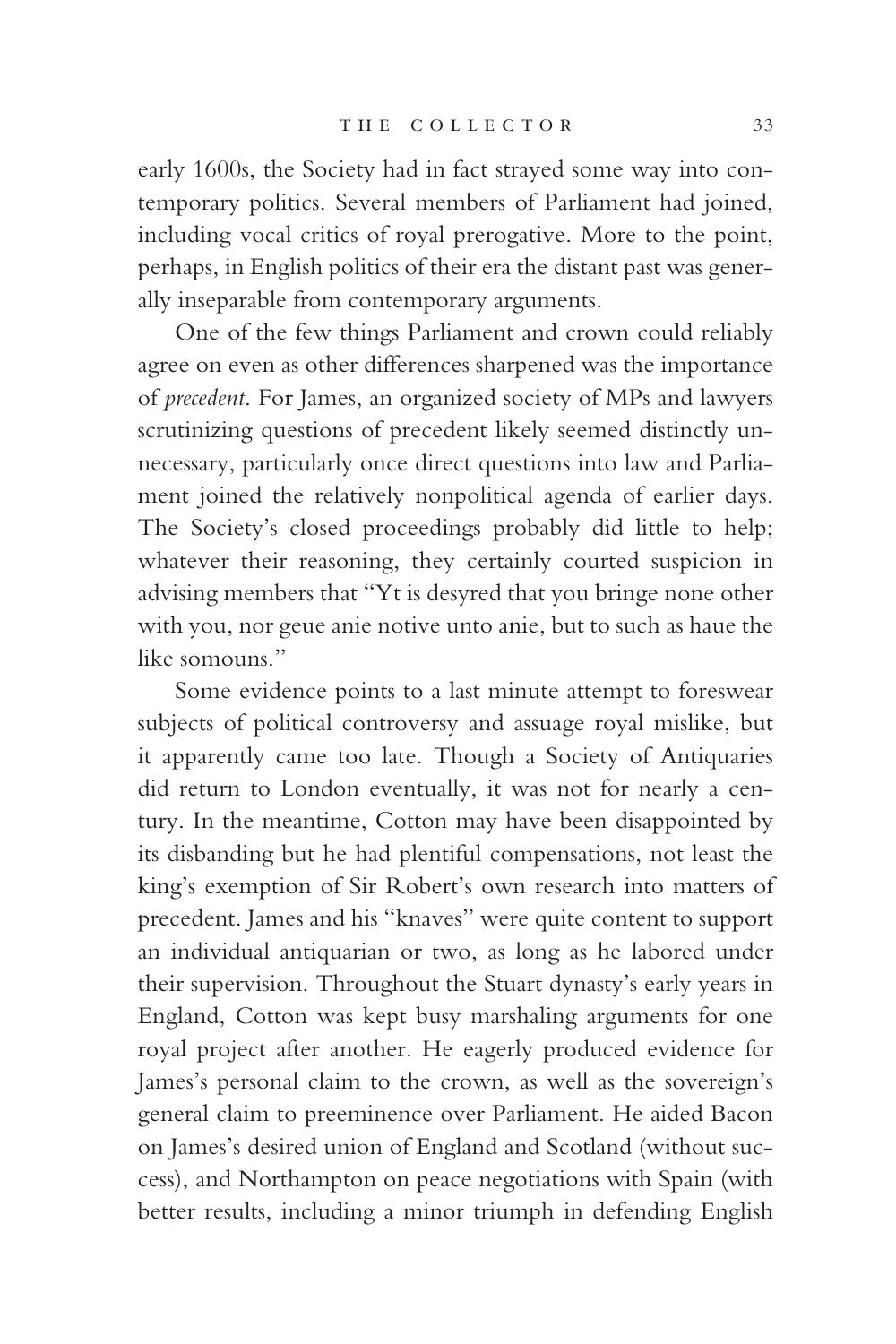trading activity in the Americas). In all these projects and more besides, Cotton was constantly drawing on documents from not only his personal library, but government archives; significantly, he did not always concern himself with maintaining a distinction between them.

The Cotton library of today most often enjoys attention for the *Beowulf* manuscript, the Lindisfarne Gospels, Magna Carta and other "crown jewels." For much of Cotton's lifetime, though, many of these items were either absent from his library or else unrecognized as noteworthy. Both his copies of King John's great charter were late acquisitions, while *Beowulf*'s ascent to literary fame only began in the 19th century. In the era of its founding the Cotton library's reputation owed considerably more to documents that seem relatively mundane, at least from the perspective of the uninitiated.

The extensive state papers collection among the Cotton manuscripts nonetheless offers its own claims to interest. For students of English history or heraldry, 200 volumes of records from Henry VIII through James I offer an invaluable resource. Tite declares that the collection as a whole traces "the transactions and preoccupations, major and minor, of English government at the time," transactions in some instances recorded nowhere else. For more general audiences, though, Sir Robert Cotton's state papers archive may hold greater interest for how he came by it.

Thomas Wilson, appointed the first keeper of the state paper office by James I, saw Cotton's private archive as little short of grand larceny. Wilson repeatedly criticized the ongoing drift of government papers into Cotton's library. More than once, he actively sought to contest it. When Robert Cecil died Wilson sought to secure the late secretary of state's papers before Cotton could get hold of them. In this, and a similar struggle for the papers of his colleague Arthur Agarde, Wilson met with no more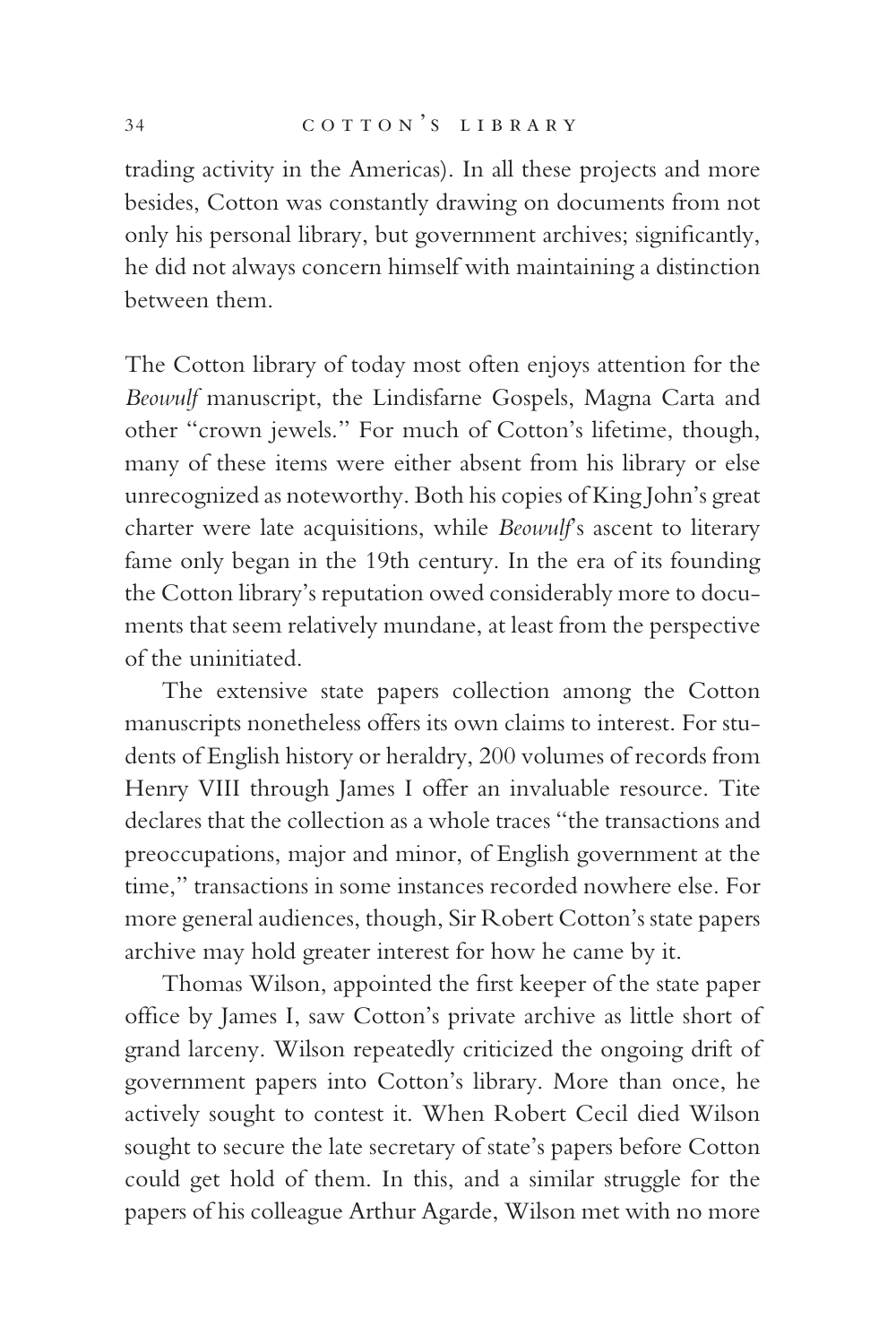than partial success; in general, his efforts must be regarded as a signal failure. Yet for what it may be worth, Wilson had a point.

Cotton certainly did help himself to the records of England's government, not only those that might be deemed privately held and therefore fair game, but those on deposit in official archives, as well. Kevin Sharpe notes that Cotton's library was as indispensable to heraldry as the College of Arms, "if only because Sir Robert had much of the material… which should more properly have been deposited there." Few such proprieties ever restrained Cotton. Through the Society of Antiquaries, of course, he knew many of the heralds and record keepers personally. He could bolster acquaintance with formal credentials, after he began regular work as a court researcher under James. In this pursuit, in particular, it seems Cotton developed a habit of taking his work home. Tite sums up the controversy over Cotton's state paper collection memorably, observing that "There is an impression that every time he visited the various archives of government he came away with his pockets crammed with booty."

At the same time, Tite is one of multiple authors who have rallied to Cotton's defense. Cotton's contemporaries recognized and shared much of their reasoning. Even among the official record keepers, Cotton's accumulation of state papers mostly met with acquiescence and even active support because, in most instances, Sir Robert seemed a better custodian of them than the state itself.

A typical tourist's itinerary for London can reveal a good deal about their reasons. Into the 19th century, government scattered its records among makeshift stores anywhere that offered room. Careful visitors to Westminster Abbey will note that its Chapter House was once a state archive. The Tower of London's exhibits note that Tower Records Office only closed in 1858, and that complaints of "the poor state" of records recurred regularly throughout most of its history. Chancery records were divided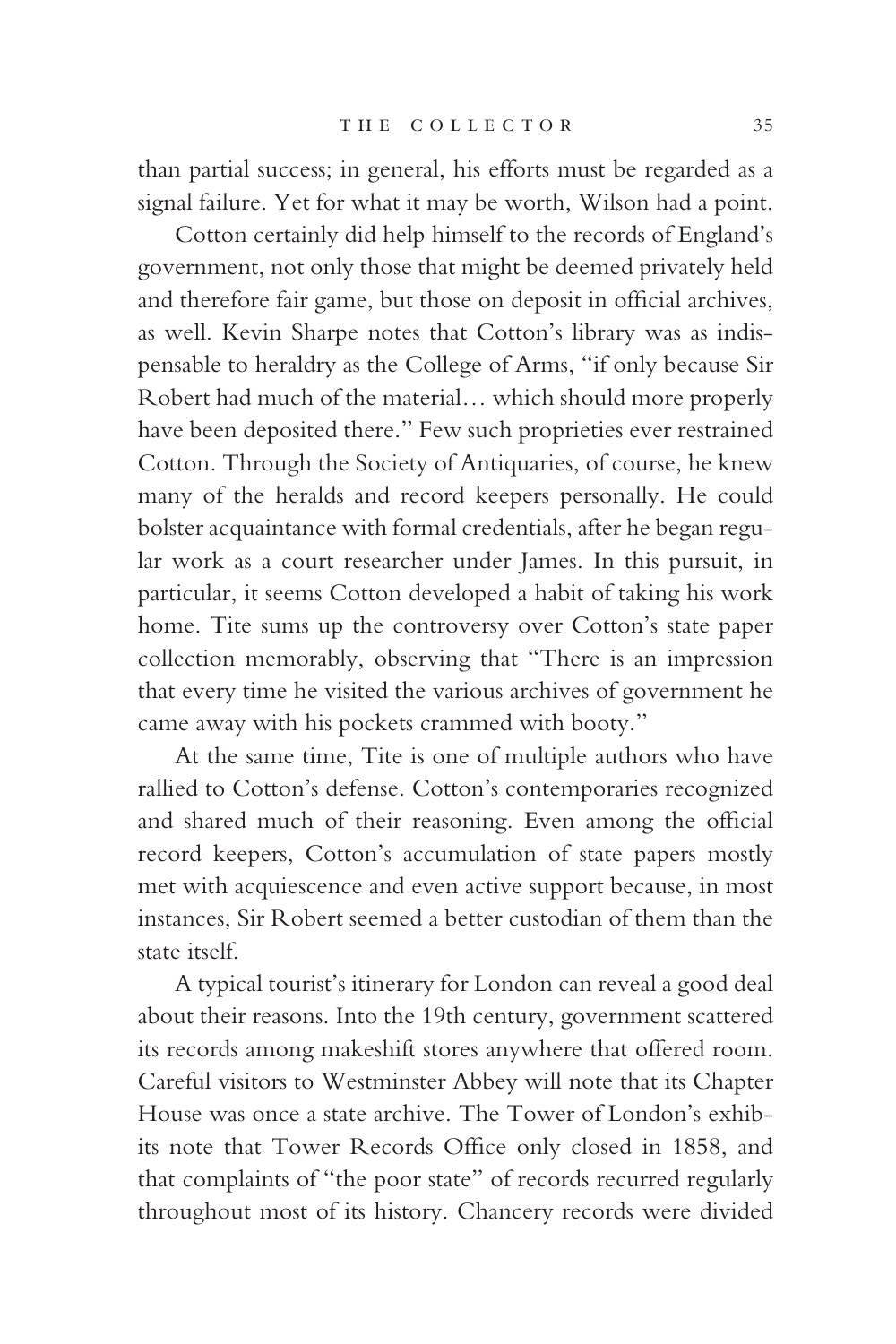between archives at the Tower, the Abbey, the Rolls House in Chancery Lane, and individual court offices. The records of important minsters were, as noted, often treated as personal papers.

By Elizabeth's time people recognized the chaos and began efforts to introduce a system into it. But formal progress remained elusive long afterward. In the meantime, as with a national library Sir Robert Cotton was ready to supply the want of an ordered, central archive for England's state papers, and friends among the clerks and archivists and political class were ready to support him. Sir Thomas Parry, ambassador to France in James's early years, donated papers to Cotton. Very likely other courtiers followed suit, as Cotton proved himself a capable and open-handed librarian. Thomas Wilson could warn against permitting one of Cotton's cronies to replace Arthur Agarde at the office of the exchequer, after Agarde passed away, but as usual his attempts were sabotaged by his own side.

Like Wilson, Agarde was a reformer who devoted himself to ordering and protecting his office's papers; unlike Wilson, Agarde saw no conflict between this and Cotton's private collecting. After Agarde's death, Wilson petitioned the king himself to secure the late archivist's own valuable files, but Agarde had made perfectly clear his desire that many choice items go to none other than his close friend, and fellow Society of Antiquaries alumnus, Sir Robert.

Tite's image of a gentleman plunderer, stuffing manuscripts into his pockets with permission or without, is still difficult to efface. More than one chronicler records how Cotton once borrowed an ancient manuscript of Bede from St. John's College, Oxford, seemingly with every intention of keeping it. Cotton entered the volume into the catalog of his own library, and there part of it remains. Sir Robert surrendered back the volume after desperate pleas for its return and, finally, even promises of "recompense"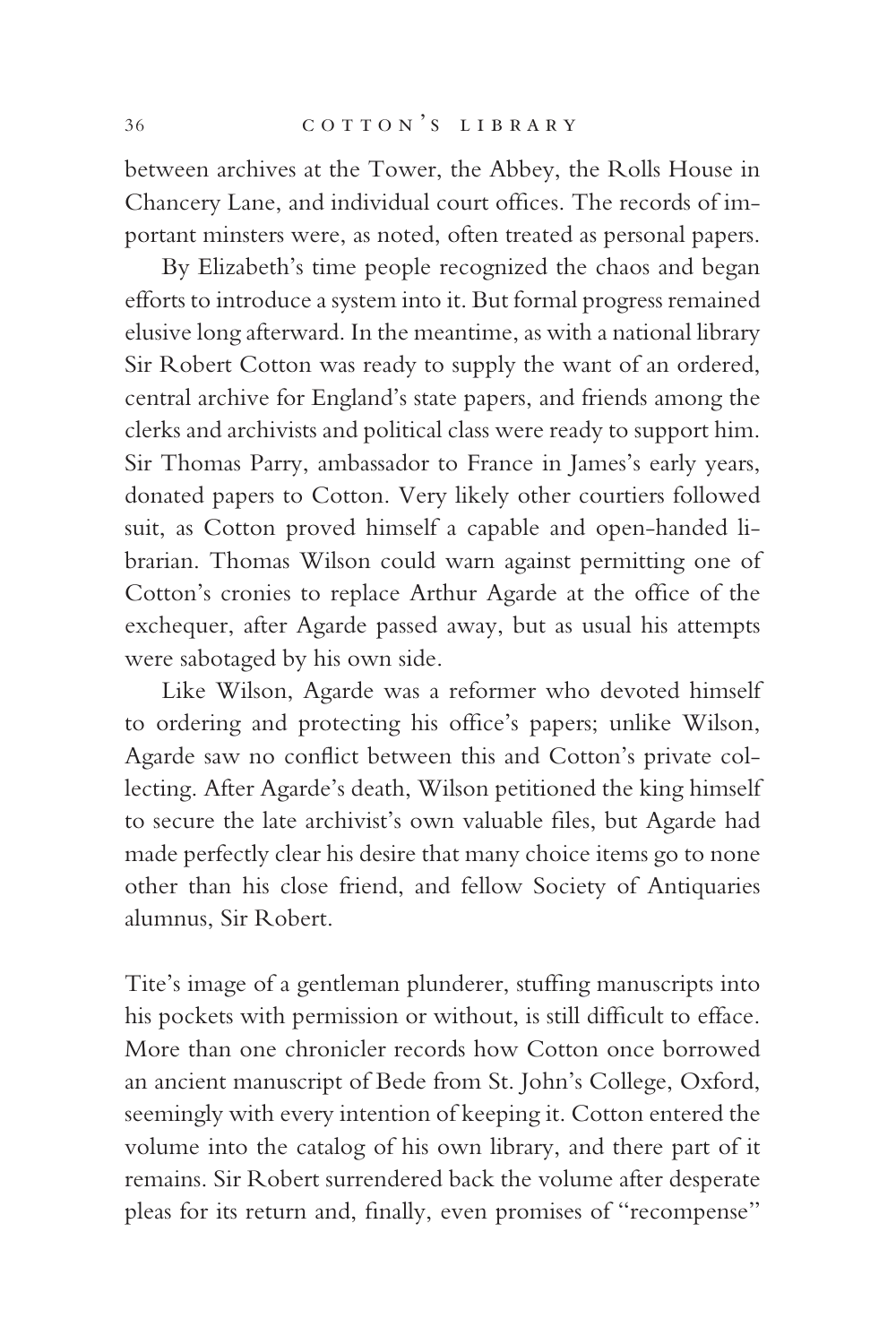by Archbishop Laud, who brokered the loan; even then, Cotton took the liberty of tearing out an entire section to hold back for himself. A similar story involving a large compendium borrowed from the City of London does not aid Cotton's reputation, nor does his employing as librarian one Richard James, who once boasted of having "gott away many of those manuscriptes from ye good olde man [Oxford scholar T. Allen] and conveyed them away to London to Sir Robert Cotton's studie…" Reading of a friend once warning Cotton, in advance of a meeting with Sir Thomas Bodley, that he should hide away any valuable tomes that might be easily concealed owing to Bodley's reputation for helping himself to such items, one must wonder which man should have been more on his guard.

Yet Bodley did not shun Cotton, and very few others did, either. Throughout his life Cotton enjoyed the friendship and frequent praise of exactly the sort of scholars and collectors most likely to have items on one of his want lists. While making some allowance for his charm and political connections, Cotton was never a true royal "favorite," either. Wilson notwithstanding, instances of outright thievery must realistically have been few and forgivable, at least in context of the countless transactions Cotton made over his career as bibliophile. Taking was constantly twinned with giving, including to Bodley; Sir Robert was one of the first donors to Bodley's planned library at Oxford, by his own choice rather than any unwitting loss.

Sir Robert Cotton was, in the end, simply a contradiction that cannot be entirely resolved. He unquestionably pursued books, manuscripts and other "ancient monuments" with passion, and regularly with aggressiveness that at least brushed the bounds of theft. At the same time, he was so generous with his own collection as to confound any idea of a rapacious hoarder. Reviewing Cotton's policies as librarian, one is left with the strange but inescapable impression that getting *back* a book of